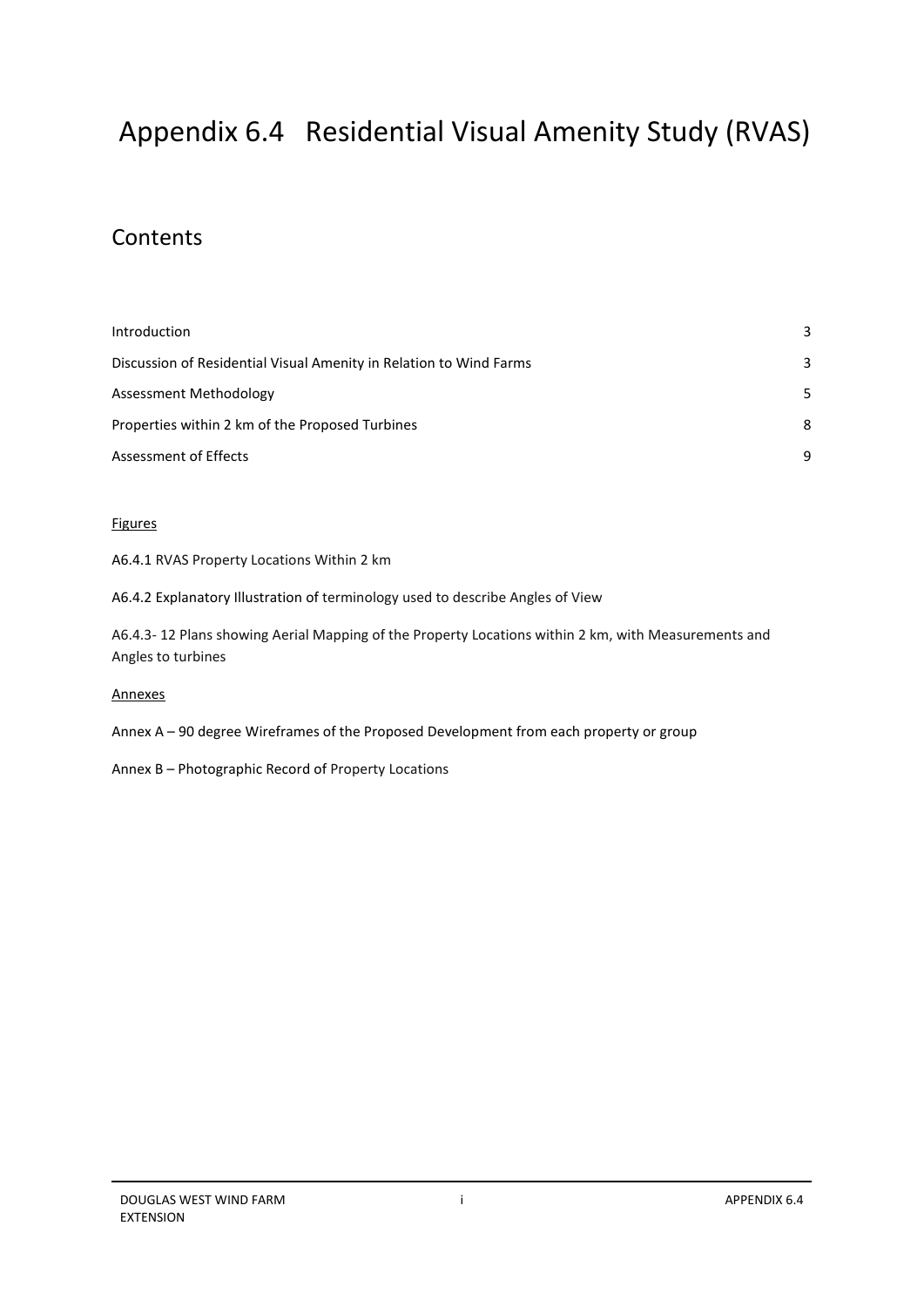This page is intentionally blank.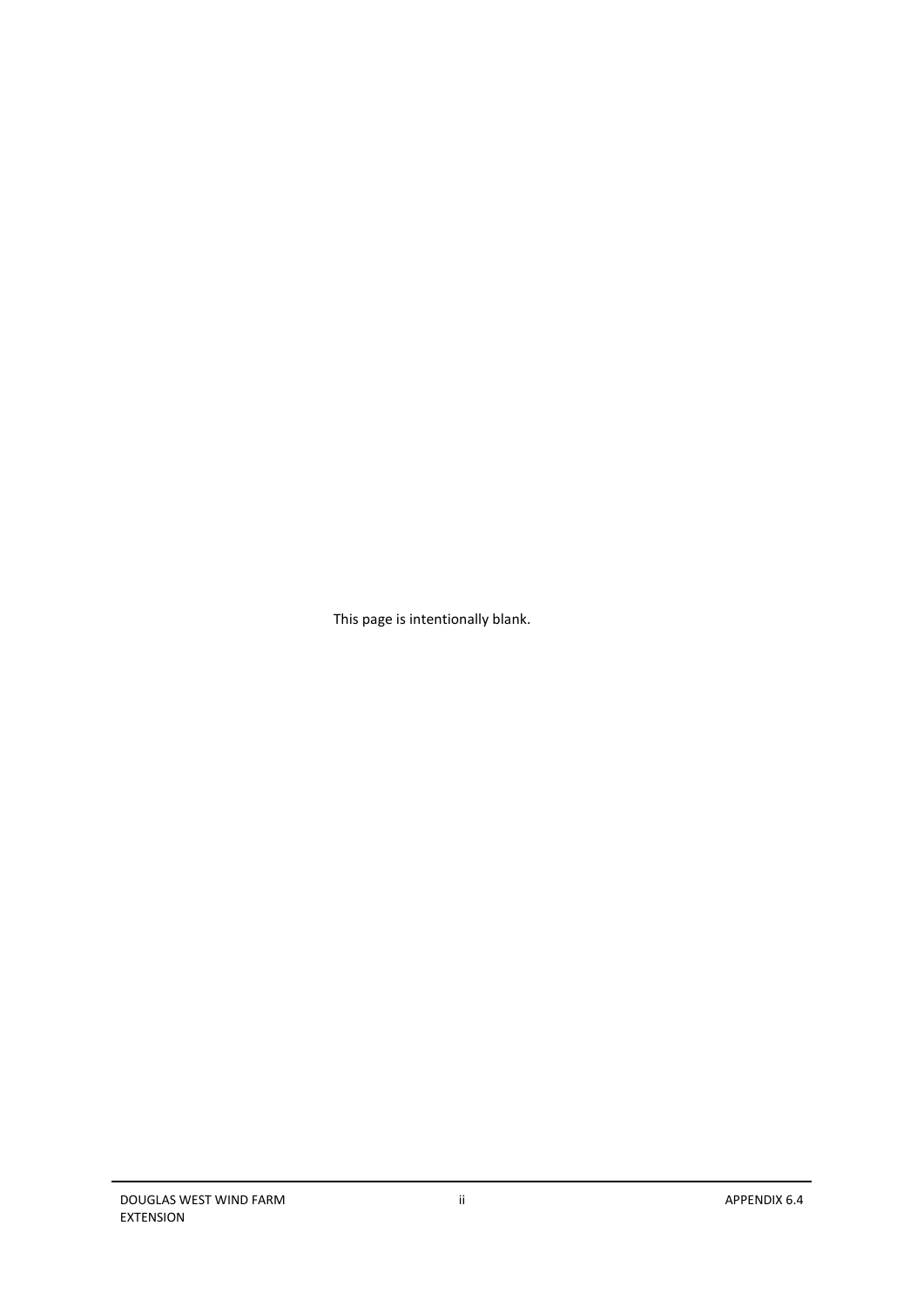# APPENDIX 6.4 Residential Visual Amenity Study (RVAS)

# <span id="page-2-0"></span>*Introduction*

- 1. This appendix to the LVIA presents a detailed Residential Visual Amenity Study (RVAS) of the Proposed Development. It considers the potential visual effects of the Proposed Development experienced by residents of the nearest properties to the site (i.e. within 2 km of the proposed turbines locations). The RVAS identifies if any of these residents would experience a significant effect on any view from their property (the dwelling or its curtilage) during the operational period of the Proposed Development, and specifically details which views would be affected.
- 2. It is important to stress that this appendix solely considers the visual component of residential amenity and that any consideration of residential amenity in the broader sense must also take account of any noise and shadow flicker effects, which are addressed elsewhere within the Environmental Impact Assessment Report (EIA Report) (Chapters 9 and 15 respectively). Therefore, this RVAS does not comment on the acceptability of the Proposed Development: it does however provide a reasoned professional opinion on the likely visual effect on living conditions of the nearest residents.
- 3. It should be noted that this study is limited to a consideration of the potential visual impacts that residents might experience within their property, i.e. their dwelling and its curtilage. It is acknowledged that the occupiers of most dwellings experience the wider landscape in passing on a regular basis as they go about their day to day activities and that the components of this wider landscape also influence their broader sense of amenity. Residents of certain properties considered within this RVAS would most likely have views of the Proposed Development on a regular basis as they leave and approach their properties through the wider landscape.
- 4. It was beyond the scope of this study to determine trends in the day to day activities of the residents in the study area, or to define the features and qualities of the surrounding landscape which influence residents' broader amenity. Whilst not discounting this issue, based on previous wind farm appeal decisions, it appears that greatest weight is usually given to impacts on views from the dwelling itself and its curtilage, as these impacts are likely to have the greatest influence on living conditions. Beyond their property, residents are considered to experience visual effects as users of local roads, footpaths etc. These effects are assessed as such within the main Landscape and Visual Assessment (Chapter 6).

# <span id="page-2-1"></span>*Discussion of Residential Visual Amenity in Relation to Wind Farms*

- 5. It is a long-held planning principle that there is no right to a view. However, it has been established through several previous wind farm appeal decisions that in certain circumstances wind turbines can have an overbearing, overwhelming or oppressive effect on residential visual amenity such that a property would become widely regarded to be an unattractive place in which to live. In these circumstances wind turbines can have a detrimental effect on living conditions which may not be in the public interest.
- 6. In Scotland, potentially due to the settlement pattern and encouragement towards wind farm developments in less populated areas, issues relating to wind farms and residential properties have not been as prominent as elsewhere in the UK. However, with the considered "exhaustion" of many of the most suitable wind farm sites, this issue is becoming increasingly relevant.
- 7. While the "Lavender Test" is not enshrined in any planning guidance in England or Wales, it has become a useful approach by inspectors there. Similarly, there is no reference to such a test in Scottish policy. Equally, there is no general practice in Scotland of describing other Reporters' decisions in creating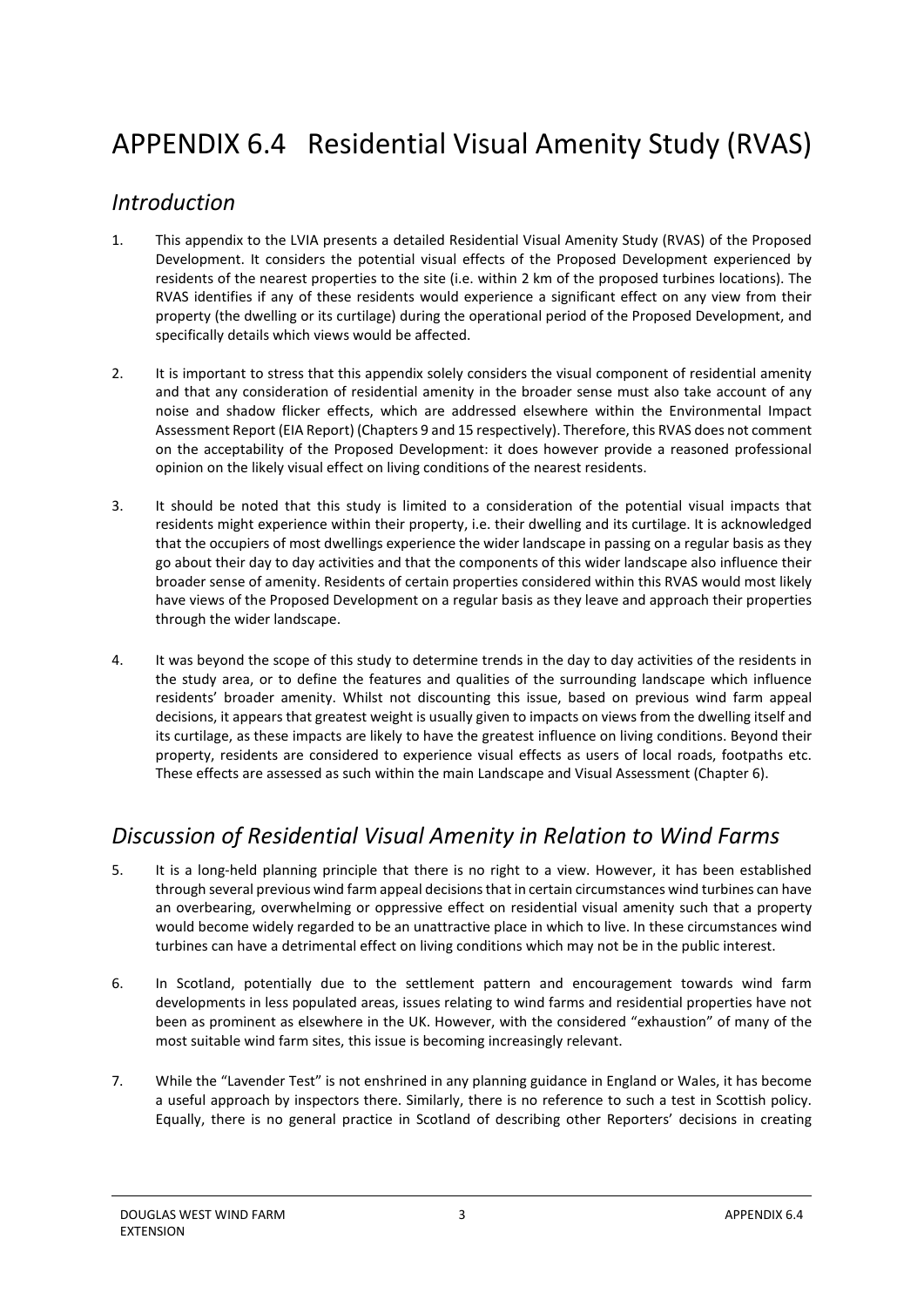"tests". The approach in Scotland is to identify factors which are not described as a "test", and these factors have to be applied based on the particular circumstances of the case.

8. In his report on the St John's Hill wind farm in Aberdeenshire, the Reporter, Malcolm Mahony, noted that there were 106 properties located within 1 km of the nearest turbines, and concluded:

*"Because views from within the site and from outside it tends to be of a panoramic nature, the windfarm, even though it spreads over a length of some 3 km, would occupy only a restricted part of those views and not dominate them."*

9. With regard to visual impacts from residential properties he stated:

*"I have looked carefully at the visual impact of the scheme from individual properties in the vicinity and I am not persuaded that it is unacceptable due to the factors which I have already outlined." (APP/2004/4666)*

- 10. In the Achany decision in Highland, the Reporter, Janet McNair, stated that although a significant impact on the residential amenity of residential properties may be experienced *"Deciding whether these impacts are significantly detrimental is a matter of judgement"* and she went on to state that although the properties in question were located within 3 km of the Proposed Development *"the turbines would be far enough away from houses not to be overbearing or dominant"* concluding that *"the appeal proposal would have a significant impact on some views from some properties. However, significant impacts are not necessarily unacceptable and I conclude that its impacts on residential amenity overall would not be significantly detrimental." (PPA/270/438)*
- 11. The Scottish Ministers' decision letter for Afton wind farm contains the following statement:

*"With regards to impacts on residential properties, Ministers agree with the assessment in the ES and subsequent SEI3 and consider that that the Development would not result in any overbearing visual effects on residential amenity to a degree that any property might be considered an unattractive place in which to live."* 

- 12. This decision letter of the Scottish Ministers has a higher status than an individual Reporter's decision and represents a position of government rather than an individual Reporter.
- 13. The application for the Harelaw Renewable Energy Park was another Section 36 application. Although it was refused, the Reporter at paragraph 8.51 made the following statement:

*"I have used 'locations' rather than 'properties' in the preceding paragraph because I note from the Residential Visual Assessment and also from information provided by Mr and Mrs McGeoch's landscape consultant that some locations contain more than one property. These are 42 East Hareshaw – three, 55 Pebblebank – two, 64 Corsehouse Farm – two and 36 not named – a terrace, number unknown. Furthermore, in the assessment of whether there would be a significant impact the Residential Visual Assessment includes as 'significant' properties that are lived in by people who are financially involved in the Proposed Development (16 Townhead of Floak, 18 Mid Floak, 66 Driffenbeg, 75 Gabroc Hill). I have disregarded properties which have a financial involvement, as I consider residents in those properties would be willing to suffer a diminution in their residential amenity because of the financial benefit they would gain."*

- 14. Again, this report was adopted by the Scottish Ministers.
- 15. More recently, in August 2018, in relation to the proposed Lurgiescleuch Wind Farm near Hawick, a reporter stated the following in allowing the appeal for 7 turbines up to 149.9m to blade tip: *"Whilst planning law is not intended to protect the view from individual properties, it is generally accepted that it would not be in the public interest for a development to create unacceptable living conditions at a dwelling. Various tests have been applied in these circumstances, but my attention has been drawn, in particular, to that accepted by the Scottish Ministers with regard to their decision on a section 36 application at Afton Wind Farm in East Ayrshire in 2014. Here the Ministers considered*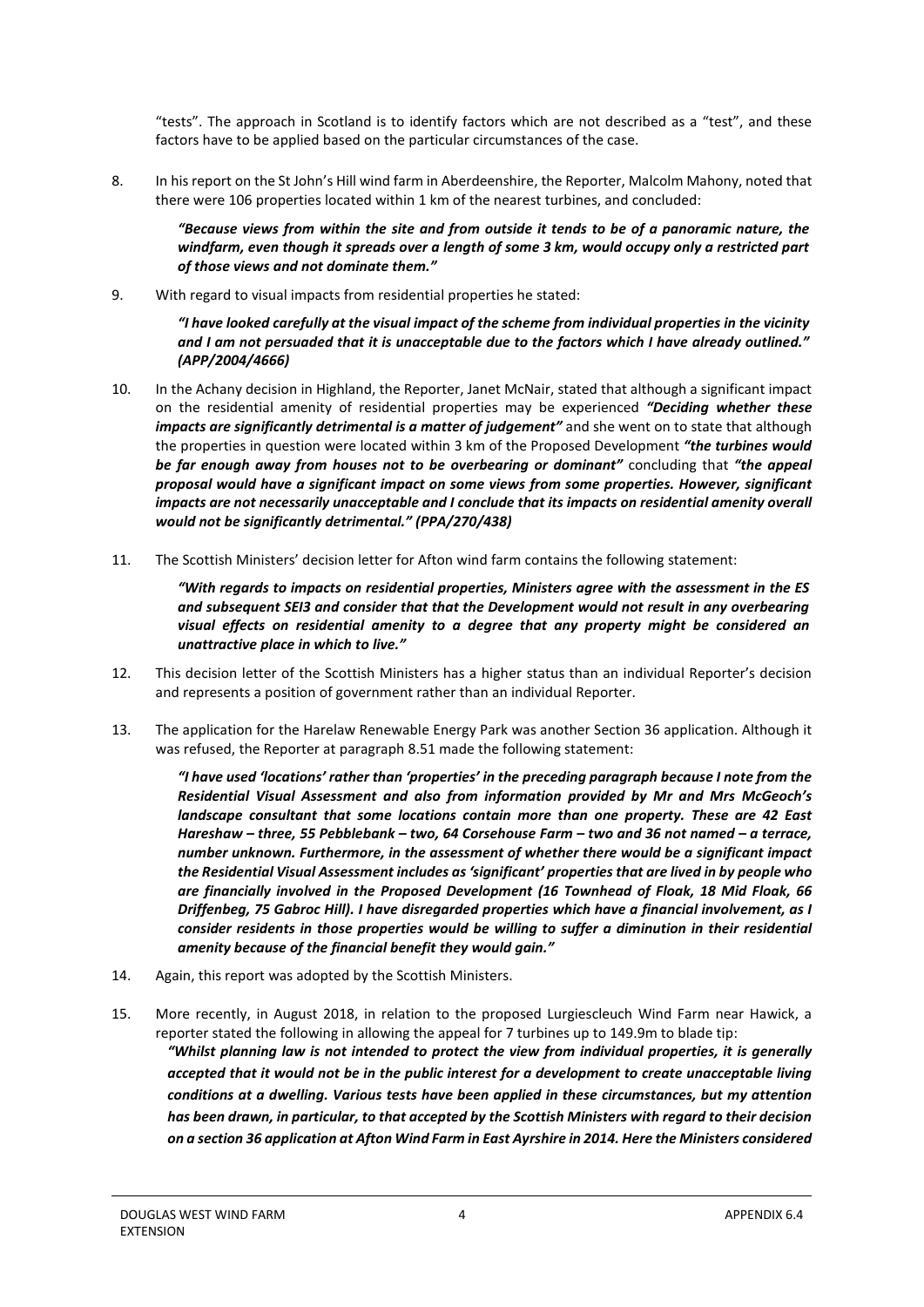*whether the development would result in "overbearing visual effects on residential amenity to a degree that any property might be considered an unattractive place in which to live." With this test in mind, I have looked at those dwellings within two kilometres of the appeal site, other than those which would have limited or no visibility of the turbines... I am satisfied that the appeal proposal would not result in a situation where the above test would be failed at any of those properties".*

# <span id="page-4-0"></span>*Assessment Methodology*

- 16. There is no specific guidance for the production of residential visual amenity studies. The study has therefore been undertaken using a methodology developed by Pegasus Group under the overarching guidelines for LVIA, namely *The Guidelines for Landscape and Visual Impact Assessment, 3rd Edition* (2013) Landscape Institute and the Institute for Environmental Management and Assessment.
- 17. In accordance with the above guidelines, and in common with the assessment criteria presented at Appendix 6.1 of the LVIA, the level of visual effect experienced in any given view is ascertained by considering in tandem the sensitivity of the baseline visual receptor and magnitude of change in the view as a result of the Proposed Development. Professional judgement is then employed to determine whether the effect is significant or not, although this is still based within a recognised framework in line with existing LVIA guidance.
- 18. The LVIA assessment criteria used by Pegasus Group acknowledges that different receptor groups (e.g. residents, users of public rights of way, people at their place of work) have varying degrees of sensitivity to change in the view. It is generally accepted that residents are of high sensitivity to change in their view. However, this is an over simplification of a more complex issue as residents are generally considered to be more sensitive to changes in the views from certain rooms such as the primary day time living rooms (e.g. lounge, dining room, kitchen or conservatory) than rooms such as bedrooms, bathrooms or utility rooms. Similarly, residents are usually more sensitive to changes in the view from certain parts of their garden or curtilage than others.
- 19. For the purposes of this residential visual amenity study, the sensitivity of residential receptors is further clarified as follows:

### **Low Sensitivity**

- Views from utility rooms, bathrooms etc.
- Views from parts of a curtilage with a purely functional purpose (e.g. storage areas, parking areas) and land worked as part of a business.

# **Medium Sensitivity**

- Views from hallways, stairwells, bedrooms and study/office rooms.
- Views from part of a curtilage used less frequently (e.g. distant parts of a large garden) or where the activity is focussed on a gardening activity rather than its surroundings (e.g. vegetable plots).

# **High Sensitivity**

- Views from primary living rooms of a property such as a lounge, dining room, kitchen or conservatory.
- Views from heavily frequented parts of a garden where an appreciation of the surroundings is fundamental to an enjoyment of the space (e.g. patio, seating areas, lawn areas immediately surrounding a house).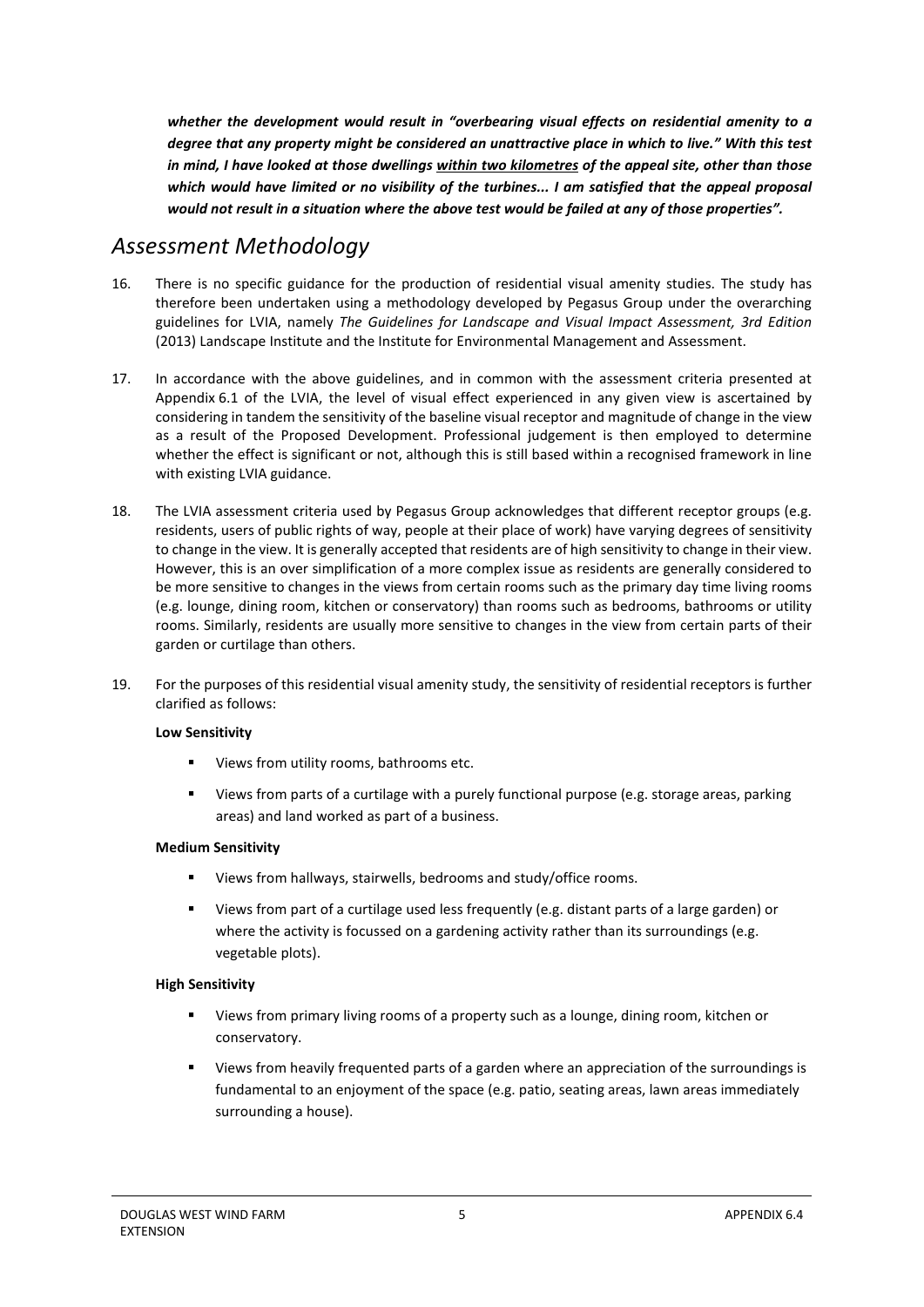- 20. The LVIA assessment criteria presented in Appendix 6.1 of the LVIA acknowledges that certain visual receptors may also be regarded to be of very high or very low sensitivity to change in outlook. However, in this RVAS it is considered that residential receptors are never deemed as being of very high nor very low sensitivity irrespective of their location within their property or its curtilage.
- 21. Visual impacts are caused by the introduction of new elements into the views of a landscape or the removal of elements in the existing view.
- 22. Professional judgement, justified and clearly set out, has been used to determine the magnitude of change using the following criteria as guidance only:

#### **Very Low Magnitude of Change**

**No change or negligible change in views;** 

#### **Low Magnitude of Change**

**Some change in the view that is not prominent but visible to some visual receptors;** 

#### **Medium Magnitude of Change**

 Some change in the view that is clearly notable in the view and forms an easily identifiable component in the view;

#### **High Magnitude of Change**

 A major change in the view that is highly prominent and has a strong influence on the overall view;

#### **Very High Magnitude of Change**

- A change in the view that has a dominating or overbearing influence on the overall view.
- 23. In general, the magnitude of visual change on residential properties is likely to be greater with closer proximity to the turbines. However, distance from the nearest proposed turbine is only one of the factors that needs to be taken into account when determining the magnitude of visual change on any given view from a residential property. Other modifying factors include:
	- Whether the view of the turbines is in a direct or oblique angle from the primary orientation of the view (as explained illustratively in Figure A6.4.2);
	- The extent to which the view is obstructed or filtered by vegetation, landform or built structures;
	- **The extent to which the current view is influenced by existing built structures (e.g. buildings,** roads, pylons);
	- **The difference in elevation between the property and the base of the nearest turbine;**
	- **The horizontal and vertical field of view which is occupied by turbines;**
	- The spacing or relative clustering of the turbines in the view;
	- **The scale and openness of the receiving landscape; and**
	- The availability of other features in the view, which provide a comparison of scale and perspective.
- 24. As previously indicated, the level of the visual effect experienced in any given view is determined by considering in tandem the sensitivity of the view with the magnitude of change. In this RVAS, a professional judgement is then provided as to whether the level of effect identified is significant or not.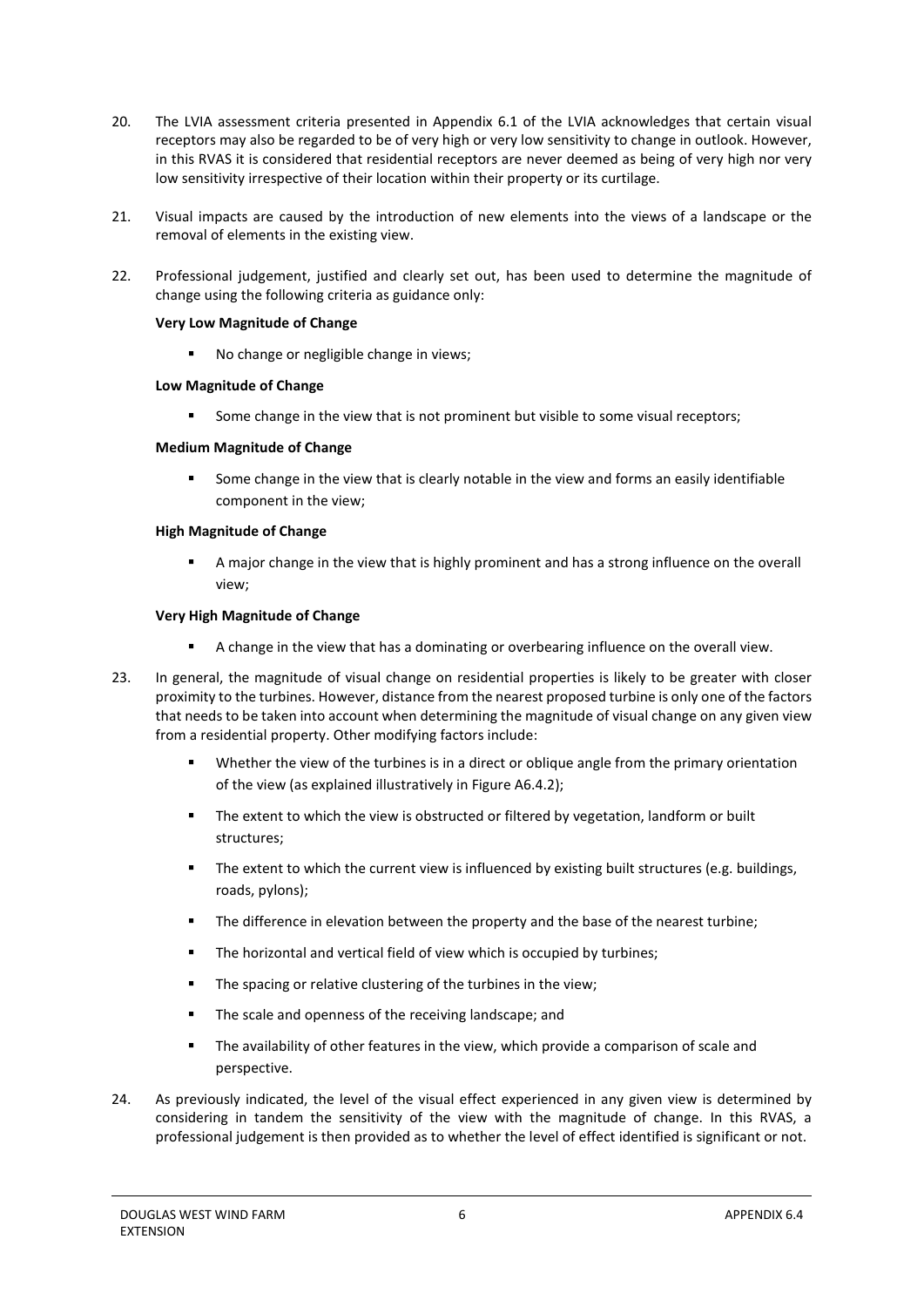- 25. The level of effect is described as either '**major'**, '**major**/**moderate'**, '**moderate'**, '**moderate**/**minor'**, '**minor'** or '**minor**/**no effect**'. 'No effect' may be recorded where the effect is negligible.
- 26. In this RVAS, those effects described as major, major/moderate and in some cases moderate, are identified as 'significant' effects as required by the *Electricity Works (Environmental Impact Assessment) Regulations 2017*.
- 27. The assessment presented within this RVAS is based on information Pegasus has been able to gather from aerial photographs and from publicly accessible locations in the surrounding landscape.
- 28. For each property, or group of properties, within 2 km, the following information was gathered through a combination of desk study and site visits:
	- Name of property;
	- **Approximate grid reference of property;**
	- **General direction of views from the property to the nearest turbine;**
	- Distance from the house to the turbines;
	- **Elevation of property (AOD);**
	- **Elevation at base of the nearest turbine to the property (AOD):**
	- Number of floors within the property;
	- **•** Orientation of the main elevations of the property;
	- **Angle of the turbines in the view from each facade or part of the curtilage with a view of the** development (as explained illustratively at Figure A6.4.2);
	- A record of any intervening obstructions (e.g. screening from vegetation, landform or built structures);
	- A record of any built structures which influence the outlook;
	- A record of any other features in the foreground view which provide a comparison of scale; and
	- **The availability of other views from the property that are not affected by the development.**
- 29. Where a distance between a residential property and a turbine is provided in the RVAS, the figure given is an approximate measurement between the centre point of the turbine tower and the closest part of the building in question, and not the closest part of the curtilage, which in many cases would be difficult to define.
- 30. Defining the limits of private gardens can be subjective and considering the view from all corners of any individual garden is not possible. Therefore, this assessment records what is considered to be the worstcase scenario from gardens. Where a property is set back from the public road along an access track that extends beyond the curtilage of the property, views on approach and departure from the property are also assessed.
- 31. In the case of each property, once the potential for significant visual effects to arise has been considered, an overall judgement has been reached about whether the residents of the property would experience such an overbearing effect on visual amenity that the property would be regarded to be an unattractive place to live when considered 'in the round'.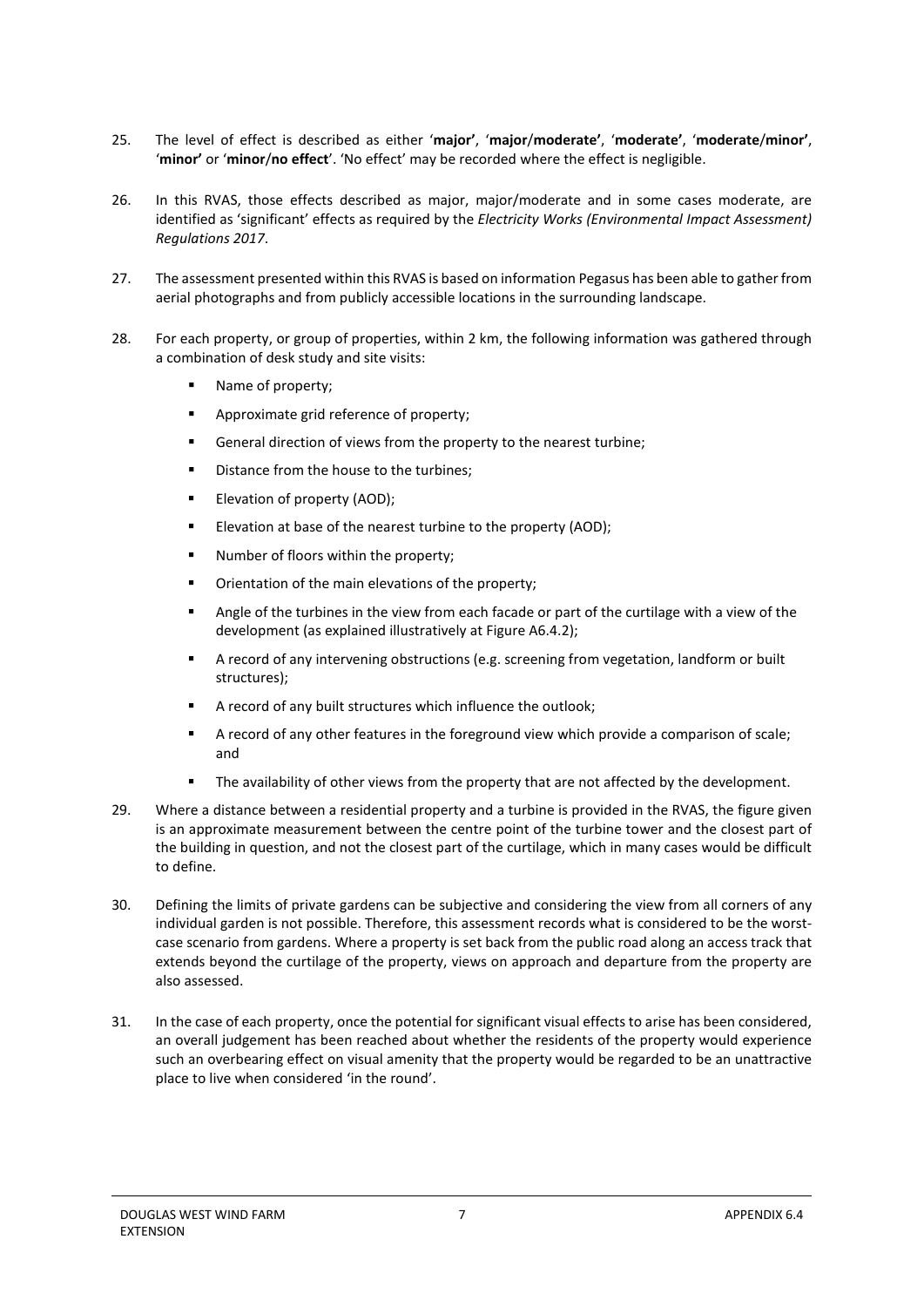32. When considering the overall effect of the development on the visual amenity of residents of any given property 'in the round' it is also necessary to take into account the availability of other views from the property which would not be affected by the Proposed Development.

# <span id="page-7-0"></span>*Properties within 2 km of the Proposed Turbines*

33. Table A6.4.1 below identifies the existing residential properties which lie within 2 km of the proposed turbine locations of the Proposed Development. Each of the properties or property groups has been assigned a property reference number as indicated in Table A6.4.1. The location of these properties is illustrated in Figure A6.4.1 while a Photographic Record of each property is presented on Figures A6.4.3 to A6.4.12.

| ID:            | <b>Property/Group Name:</b>                                                        | <b>Nearest</b><br><b>Turbine</b> | <b>Approx. Distance</b><br>to Nearest<br><b>Turbine</b> | <b>Approx. Direction</b><br>to Proposed<br>Development |
|----------------|------------------------------------------------------------------------------------|----------------------------------|---------------------------------------------------------|--------------------------------------------------------|
| $\mathbf{1}$   | <b>Station House</b>                                                               | T <sub>11</sub>                  | 1,388m                                                  | <b>NW</b>                                              |
| $\overline{2}$ | Blackwood Cottage*                                                                 | T <sub>11</sub>                  | 1,386m                                                  | <b>NW</b>                                              |
| 3              | Westerhouse                                                                        | T <sub>12</sub>                  | 1,651m                                                  | <b>SW</b>                                              |
| 4              | Craigend                                                                           | T <sub>12</sub>                  | 1,682m                                                  | SW                                                     |
| 5              | 6no. Properties at West Toun                                                       | T <sub>12</sub>                  | 1,786m                                                  | <b>SW</b>                                              |
| 6              | Properties at Midfield Road                                                        | T <sub>12</sub>                  | 1,792m                                                  | S/SW                                                   |
| $\overline{7}$ | Properties on eastern section of<br>Bellfield Road, east of Railway Road           | T <sub>12</sub>                  | 1,873m                                                  | S/SW                                                   |
| 8              | Properties located on mid Bellfield<br>Road, from Braehead Road to Railway<br>Road | T <sub>12</sub>                  | 1,805m                                                  | S/SW                                                   |
| 9              | Properties on Braehead Place                                                       | T <sub>12</sub>                  | 1,709m                                                  | S                                                      |
| 10             | Properties on Braehead Road                                                        | T <sub>12</sub>                  | 1,834m                                                  | S.                                                     |
| 11             | Properties on south Middlemuir Road<br>and Belvedere Place                         | T <sub>12</sub>                  | 1,686m                                                  | S/SE                                                   |
| 12             | Properties on Coalburn Road                                                        | T <sub>12</sub>                  | 1,854m                                                  | <b>SE</b>                                              |

# **Table A6.4.1 - Properties within 2 km of the Proposed Turbines**

<span id="page-7-1"></span>*\*It is acknowledged that Blackwood Cottage is owned by the Applicant. However, for the purposes of this RVAS all properties have been assessed in the same manner irrespective of any involvement or otherwise. The property at Broadlea has not been assessed as it lies within existing coniferous plantation that will screen the Proposed Development.*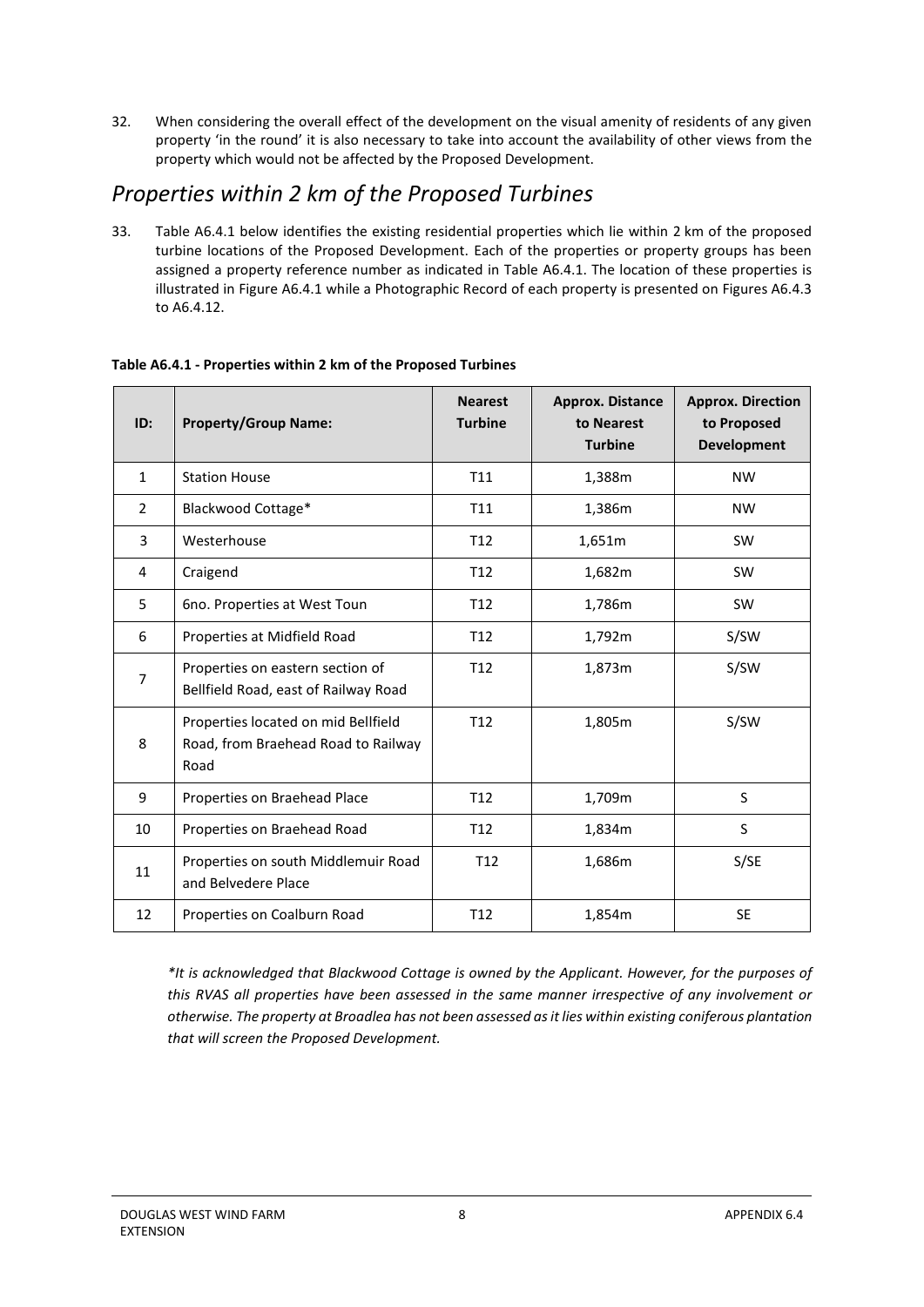# *Assessment of Effects*

- 34. The following section presents the information gathered through field survey and desktop study, and provides detailed analysis and discussion of the effects on visual amenity likely to be experienced during the operational phase of the Proposed Development, for each property or group of properties, within 2 km.
- 35. The assessment of effects states the worst-case scenario (winter views) unless otherwise stated but vegetative screening is discussed when it is likely that this will make a considerable difference to the visual effect between seasons. Figures A6.4.3 to A6.4.12 illustrate aerial imagery alongside the horizontal extent and various distances between each property and the proposed wind turbines.

| <b>Property ID:</b>                                    | 1                              |
|--------------------------------------------------------|--------------------------------|
| OS Grid Reference (approx. centre of dwelling):        | E282127, N631007               |
| <b>Approx. Direction to Site:</b>                      | Turbines located from NW to NE |
| <b>Distance from Dwelling to Nearest Turbine:</b>      | T11 (1,388m) NW                |
| <b>Single Property or Group:</b>                       | Single                         |
| <b>Number of Floors:</b>                               | 1 bungalow                     |
| <b>Orientation of Main Elevations of the Property:</b> | E-SE                           |

# **Property Name: Station House**

- 36. Having previously visited the property and through assumptions based on research and the material available (e.g.: site observations from a distance, mapping) the following is a collation of the information gathered. Station House is located west of Douglas, in the area named Douglas West situated 1.45 km along Station Road off the A70. Station Road is also the access track to the Existing Hagshaw Hill and Hagshaw Hill Extension Wind Farms and the designated logging route to the woodland beyond. The access route of Station Road traverses the Douglas Water and is visually fairly open until about 200 m before Station House where the road enters a forested area on a slight incline. Views then open up again to the rear of Station House with views towards Blackwood Hill, Arkney Hill and Burnt Rig.
- 37. Station House is situated opposite Blackwood Cottage and in close proximity to the Outdoor Centre. The property is a bungalow, with all windows located on the ground floor. The old colliery spoil tip on the immediate north-eastern horizon provides an element of a visual barrier to the plantation situated in the distance, but views towards the forest in which the site is located do extend through to the north-west.
- 38. The bungalow's front elevation faces east to south-east and the rear elevation has west to north-west views. The living room is situated to the rear of the property with clear views across the back garden in a north-westerly direction. Looking west there are views of the Existing Hagshaw Hill and Hagshaw Extension turbines which are partially filtered by intervening vegetation. The bedroom currently includes views to a small conservatory/porch located at the rear of the property. Views from the rear conservatory/porch are dual aspect and are orientated in a west north-west, and a north north-easterly direction. In a west north-west direction views are similar to that in the living room; looking across the rear garden, beyond the intervening vegetation to the substation and overhead wires, and towards the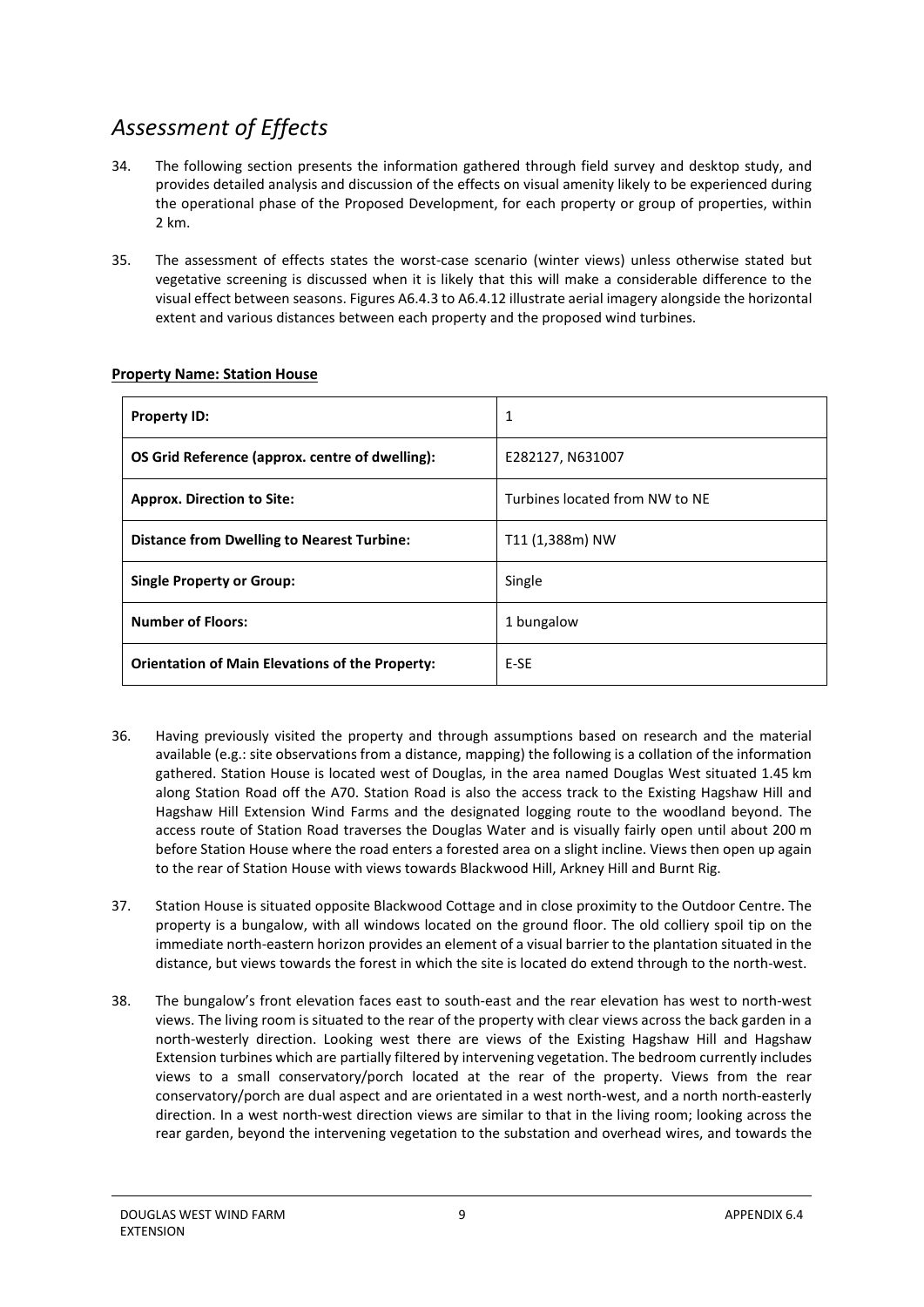Hagshaw Hill and Hagshaw Hill Extension turbines beyond. In the north north-easterly direction views extend past the dense vegetation found at the rear of the property and along a shallow valley to the spoil heap and vegetation beyond. The front conservatory provides views in a north north-easterly direction. The views from the front conservatory are primarily directed towards the north-east across the side garden and beyond along a shallow valley which runs adjacent to Blackwood Cottage. Views along the property's driveway are also available from the conservatory. Long distance views are foreshortened by the spoil heap to the north of the property. Vegetation which is located in the northern section of the garden provides significant filtering of views to the north during summer months.

39. Views from the side garden located to the north of the property are fairly enclosed by vegetation surrounding the perimeters of the garden, particularly vegetation in the north-western corner. Some longer distance views to the north are gained through a gap in the vegetation on the northern perimeter of the garden. Views extend along the shallow valley which runs along the western boundary of the Blackwood Cottage property.

#### *Locations within the Property*

- 40. As demonstrated in the bare-earth wireframe included in Annex A it is acknowledged that there would be the potential for views of the majority of the Proposed Development from the house. The closest proposed turbine to Station Cottage is T11 located 1,388m north-west of the property. As shown in the corresponding wireframe for Station Cottage there would be apparent views out towards a number of the proposed turbines. Due to the planned felling of parts of the plantation woodland it is assumed that the turbines would be more prominent in the landscape and views would include some associated ancillary development in the short term until such times as the replanted forestry matures. The rooms to the rear of the property with north and north-westerly views would have the most visible outlook of the Proposed Development.
- 41. It is also acknowledged that some of the consented Douglas West turbines would be visible in the foreground of views towards the Proposed Development in cumulative scenario 1 (as described in the main LVIA). However, it is noted that this property has a financial involvement in the consented Douglas West Wind Farm which lies closer to the property than the Proposed Development.

#### *Locations within the Garden and Curtilage*

42. As apparent when looking at the corresponding wireframe, the majority of turbines would be visible from the curtilage of the property, particularly to the north-west of the property extents. The surrounding woodland to the south-east and sparse woodland to the south-west would limit some of the visibility towards the turbines to the extremities of the site. It is considered that the rear of the property curtilage would have the most prominent views.

#### *Locations along the Access Track*

43. Due to the presence of woodland prior to Station House and the incline on the approach to the woodland, it would be likely that the receptor would have limited visibility of turbines until beyond the woodland. When leaving the property, the receptor would be driving away from the turbines and therefore would have limited visibility of the turbines, if any.

### **Summary Table and Discussion of Effects:**

*Sensitivity of Views in which turbines would be visible:*

- Rooms with windows to the north-west: High
- Garden and curtilage: High
- Access track: Low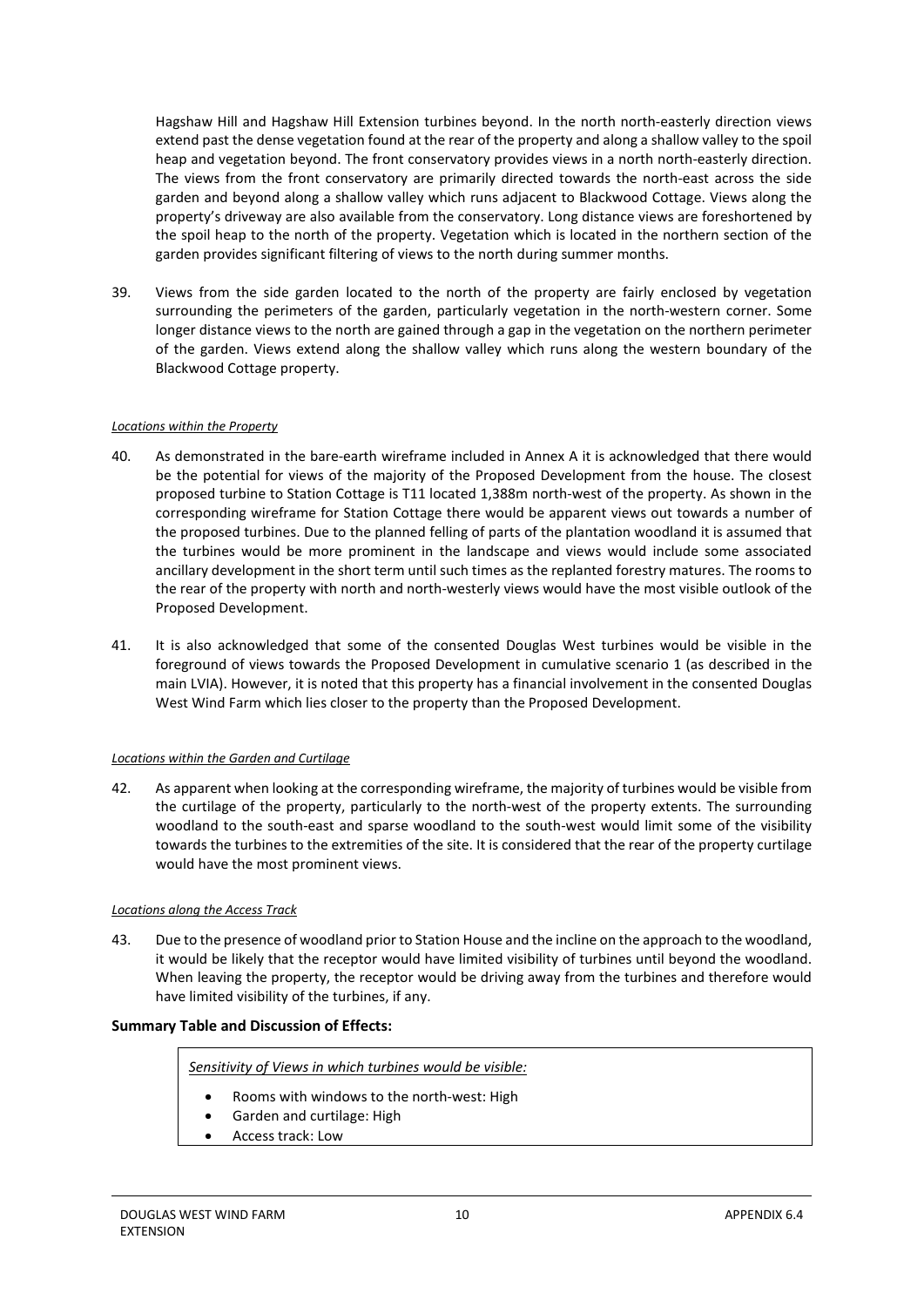*Nature and Magnitude of Change in the View:*

- Rooms with windows to the north-west: High
- Garden and curtilage: High
- Access track: High

*Level of Effect:*

- Rooms with windows to the north-west: Major
- Garden and curtilage: Major
- Access track: Moderate/minor
- 44. It is considered there would be a 'worst-case' major effect on the visual amenity of the property, which would be significant. Effects on views from north-west facing windows and the views from the garden and curtilage are also assessed as major due to the elevated position. All such effects are considered **significant**. However, such effects would not give rise to an overbearing or overwhelming effect on visual amenity.
- 45. In cumulative scenario 1, the Proposed Development would be seen beyond the consented Douglas West turbines in the foreground view. The presence of these turbines in the near view would reduce the overall level of effect to **moderate**. The effect is considered to be **not significant** as the Proposed Development would reinforce the existing characteristics of the future baseline landscape.
- 46. Based upon the information available with respect to the property, taking into account its location and its setting, it is anticipated that the turbines would be visible. The assessment above is considered to reflect the worst-case effects.

| <b>Property ID:</b>                                    | 2                             |
|--------------------------------------------------------|-------------------------------|
| OS Grid Reference (approx. centre of dwelling):        | E282017, N630963              |
| <b>Approx. Direction to Site:</b>                      | Turbines located from NW to N |
| <b>Distance from Dwelling to Nearest Turbine:</b>      | T11 (1,386m) NW               |
| <b>Single Property or Group:</b>                       | Single                        |
| <b>Number of Floors:</b>                               | 2                             |
| <b>Orientation of Main Elevations of the Property:</b> | W-NW                          |

### **Property Name: Blackwood Cottage**

47. Having previously visited the property and through assumptions based on research and the material available (e.g.: site observations from a distance, mapping) the following is a collation of the information gathered.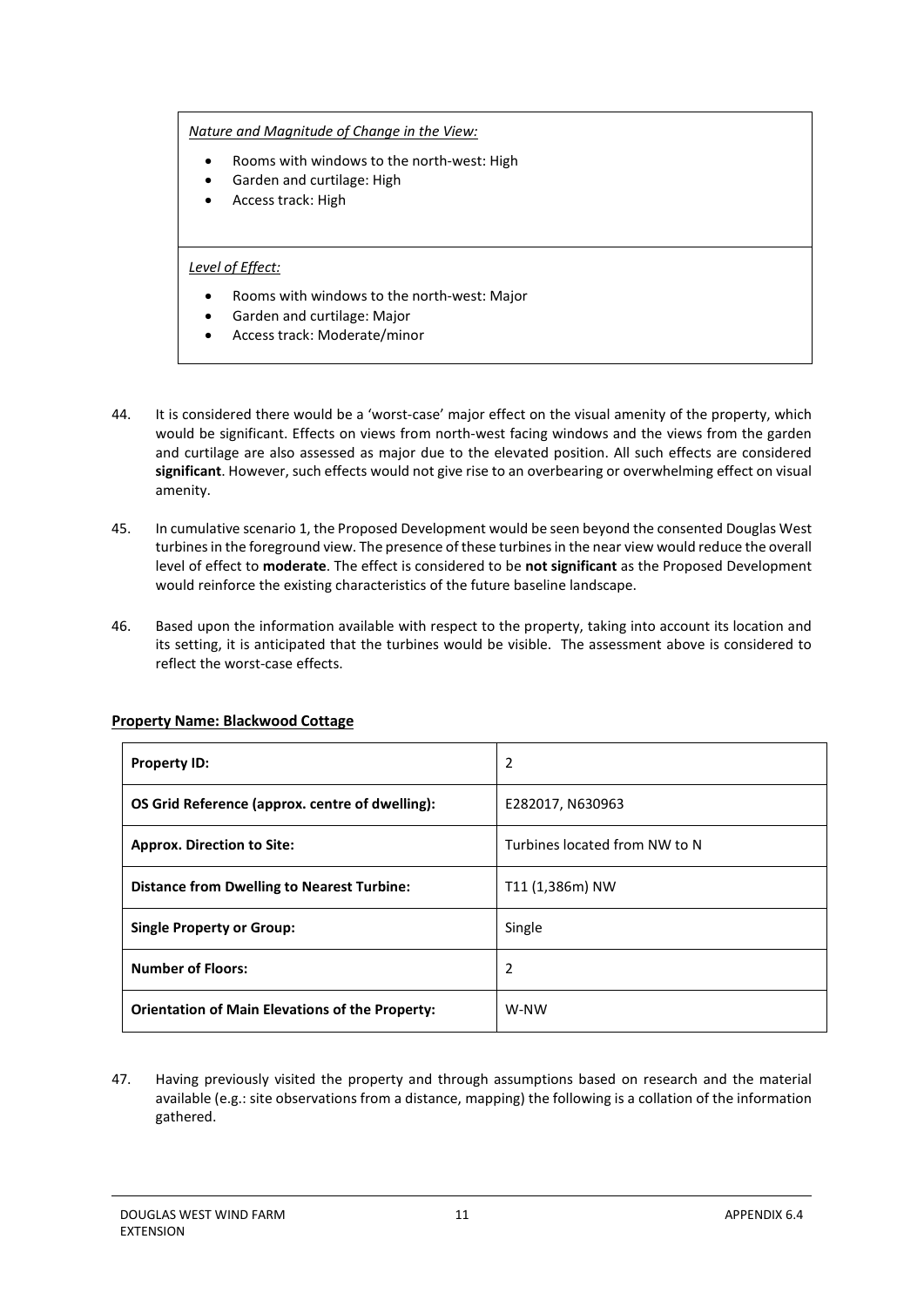- 48. Blackwood Cottage is situated opposite Station House and adjacent to the Outdoor Centre. The property is a two storey house, with windows located on both floors, there is a conservatory to the west of the property. The primary elevation is to the north-west. Located on the western side of the property is a large conservatory which is the primary living space of the property and provides open views to the landscape to the west. In the foreground, views from this room extend across the driveway of the property to the adjacent colliery spoil heap and moorland. There are views of Station Road as it becomes a track and continues in a north-westerly direction, crossing the landscape to provide access to the Existing Hagshaw Hill Wind Farm. There are two small dormer windows located on the first floor which afford the same open westerly views as the conservatory below. To the north of the property, the vegetation and landform combine to reduce visibility.
- 49. Views from the side garden located to the north of the property are fairly enclosed by vegetation surrounding the perimeters of the garden, particularly vegetation in the north-western corner. Some longer distance views to the north are gained through a gap in the vegetation on the northern perimeter of the garden. Views extend along the shallow valley which runs along the western boundary of the Blackwood Cottage property. The old colliery spoil tip on the immediate north-eastern horizon provides an element of a visual barrier to the plantation situated in the distance, but views to the forest in which the site is located do extend through to the north-west.
- 50. It is also acknowledged that the property is owned by the Applicant and has an involvement in the scheme.

#### *Locations within the Property*

- 51. As demonstrated in the bare-earth wireframe included in Annex A it is acknowledged that there would be the potential for views of the majority of the proposed turbines from the house, but due to the woodland surrounding the property the extent of such views would be reduced.
- 52. The closest proposed turbine to Blackwood Cottage is T11 located 1,386m north-west of the property. As shown in the corresponding wireframe for Blackwood Cottage there would be apparent views out towards a number of the proposed turbines. Due to the planned felling of parts of the plantation woodland in which the turbines would sit, it is assumed that the turbines would be more prominent in the landscape as a result and would include some of the associated ancillary development in the short term, until the replanted forestry matures. The rooms to the rear of the property with north and northwesterly views would have the most available views of the proposed turbines but due to the woodland in the immediate vicinity, views would be more limited than the neighbouring Station House.
	- 53. It is also acknowledged that some of the consented Douglas West turbines would be visible in the foreground of views towards the Proposed Development in cumulative scenario 1 (as described in the main LVIA). However, it is noted that this property also has a financial involvement in the consented Douglas West Wind Farm which lies closer to the property than the Proposed Development.

#### *Locations within the Garden and Curtilage*

54. As apparent when looking at the corresponding wireframe, the majority of proposed turbines would be visible from the curtilage of the property, particularly to the north-west of the property extents. The surrounding woodland to the south-east and woodland to the south-west would limit some of the visibility towards the turbines to the extremities of the site. It is considered that the rear of the property curtilage would have the most prominent views, the woodland surrounding the property would reduce the impact of these views to a certain extent.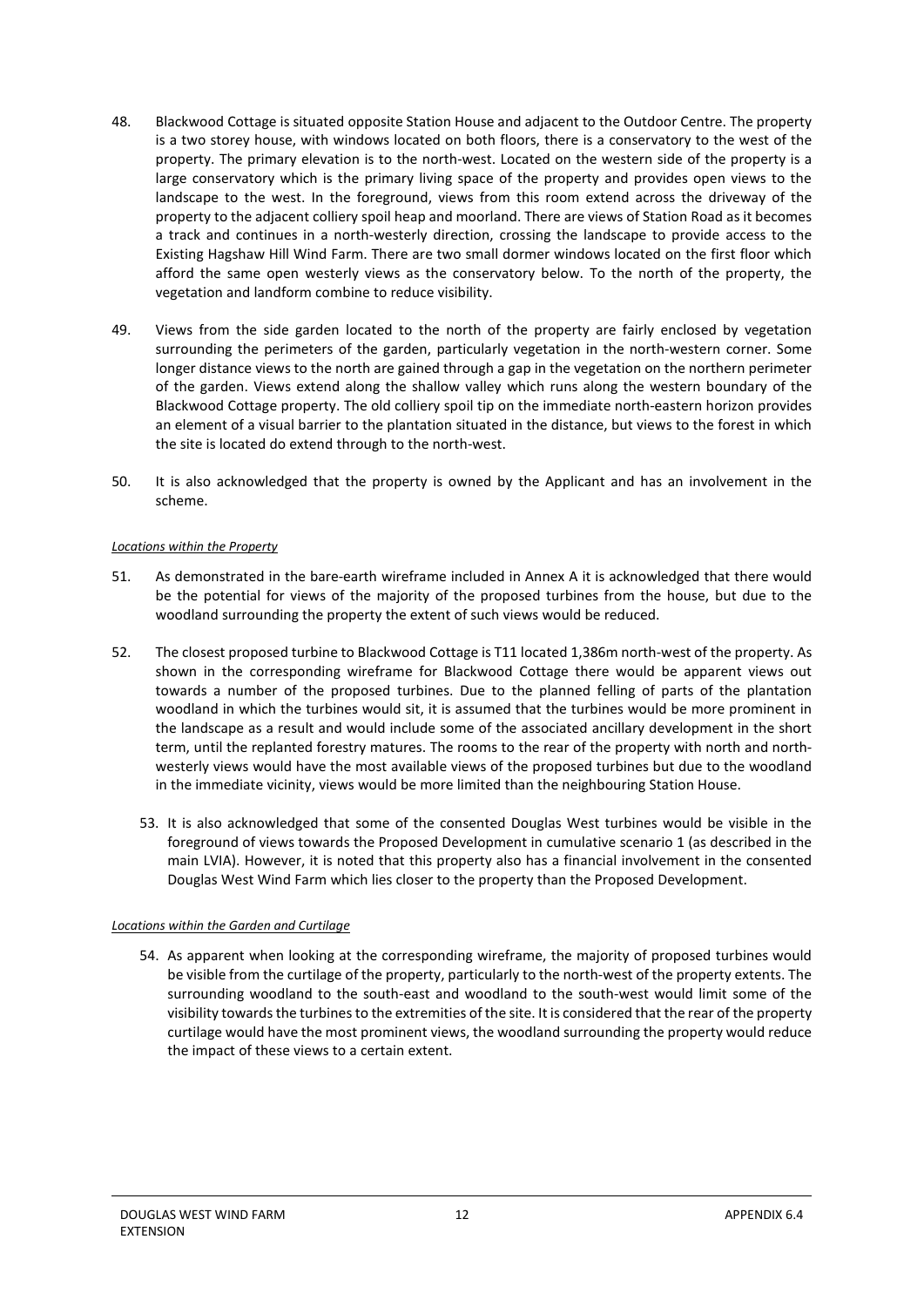#### *Locations along the Access Track*

55. Due to the presence of woodland prior to Blackwood Cottage and the incline on the approach to the woodland, it would be likely that the receptor would have limited visibility of proposed turbines until passing the large woodland, when approaching the house. There would then be a relatively clear view of the proposed scheme. When leaving the property, the receptor would be driving away from the turbines and therefore would have limited visibility of the proposed turbines if any.

*Sensitivity of Views in which turbines would be visible:*

- Rooms with windows to the north-west: High
- Garden and curtilage: High
- Access track: Low

*Nature and Magnitude of Change in the View:*

- Rooms with windows to the north-west: High
- Garden and curtilage: High
- Access track: High

#### *Level of Effect:*

- Rooms with windows to the north-west: Major
- Garden and curtilage: Major
- Access track: Moderate/minor
- 56. It is considered there would be a 'worst-case' major effect on the visual amenity of the property, which would be **significant**. However, such effects would not result in an overwhelming or overbearing effect on the visual amenity.
- 57. In cumulative scenario 1, the Proposed Development would be seen beyond the consented Douglas West turbines in the foreground view. The presence of these turbines in the near view would reduce the overall level of effect to **moderate**. The effect is considered to be **not significant** as the Proposed Development would reinforce the existing characteristics of the future baseline landscape.

### **Property Name: Westerhouse**

| <b>Property ID:</b>                                    | 3                             |
|--------------------------------------------------------|-------------------------------|
| OS Grid Reference (approx. centre of dwelling):        | E282817, N633483              |
| <b>Approx. Direction to Site:</b>                      | Turbines located from SW to W |
| <b>Distance from Dwelling to Nearest Turbine:</b>      | T12 (1,651m) SW               |
| <b>Single Property or Group:</b>                       | Single                        |
| <b>Number of Floors:</b>                               | 1                             |
| <b>Orientation of Main Elevations of the Property:</b> | E-SE                          |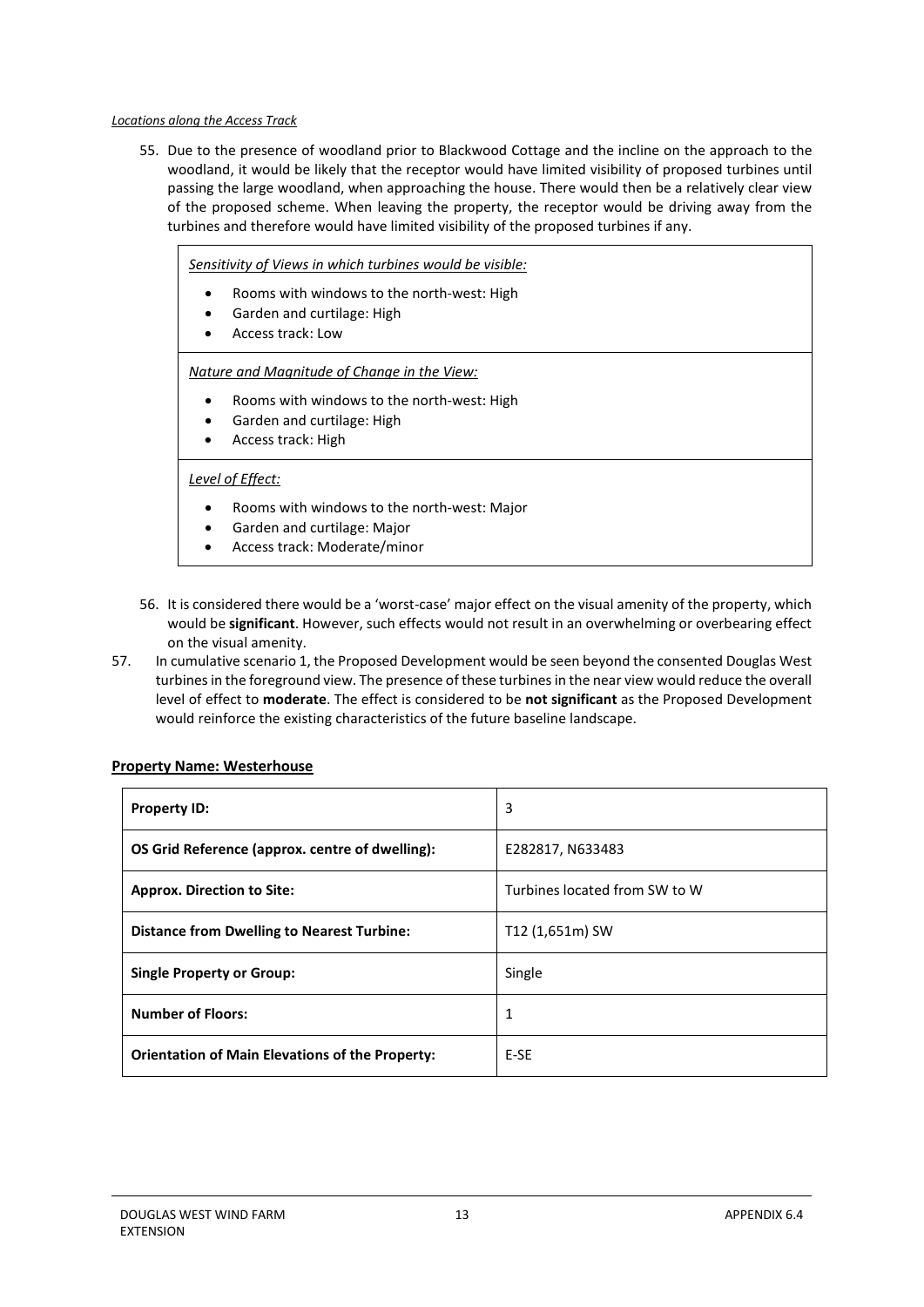- 58. Having previously visited the property and through assumptions based on research and the material available (e.g.: site observations from a distance, mapping) the following is a collation of the information gathered.
- 59. Westerhouse is a long, single storey bungalow with views in an east south-easterly direction facing directly over a courtyard and towards the adjacent outbuildings associated with the property. The outbuildings reduce visibility to longer views from the property in this direction. There are no windows on the southern facade of the property. Due to the relatively enclosed nature of the property it is thought that views out from the property are fairly limited.
- 60. Along the western facade of this property there are approximately five small windows which are orientated in a west north-westerly direction. These windows currently look directly onto a banked garden area on the western side of the property. The garden is enclosed by a belt of evergreen vegetation which runs along the western boundary perimeter. Views from these ground floor windows are enclosed within the garden by the rising landform of the bank opposite and the vegetation belt. Taller and denser vegetation located on the western side of the track heavily filters any further views in a westerly and south-westerly direction. Views from Westerhouse face primarily towards the bank of land to the west. Any further distance views from the property will be significantly reduced by the intervening vegetation during both winter and summer months.
- 61. Evergreen vegetation is located along the western boundary of the property and encloses views within the garden and areas of the driveway. Further blocks of vegetation on the western side of the track provide additional screening particularly from the northern end of the driveway. At the southern end of the garden, within the yard area between the property and the outbuildings the evergreen vegetation becomes sparser.

#### *Locations within the Property*

- 62. As demonstrated in the bare-earth wireframe included in Annex A it is acknowledged in the absence of vegetation there would be the potential for views of all the proposed turbines. However, due to the presence of woodland surrounding the property the views out would be reduced.
- 63. The closest proposed turbine to Westerhouse is T12 located 1,651m south-west of the property. As shown in the corresponding wireframe for Blackwood Cottage due to the scale of the turbines there would be views out towards a number of proposed turbines. However, taller and denser vegetation located on the western side of the track heavily filters any views in a westerly and south-westerly direction. Views from Westerhouse face primarily towards the bank of land to the west. Any further distance views towards the turbines which may be gained from the property will be significantly filtered by the intervening vegetation during both winter and summer months.
- 64. It is also acknowledged that the consented Douglas West turbines would be visible in the foreground of any views towards the Proposed Development in cumulative scenario 1 (as described in the main LVIA). However, it is noted that this property also has a financial involvement in the consented Douglas West Wind Farm which lies closer to the property than the Proposed Development.

#### *Locations within the Garden and Curtilage*

65. As apparent when looking at the corresponding wireframe, the majority of turbines would theoretically be visible from the curtilage of the property but due to the woodland within and beyond the property perimeter, the visibility would be limited.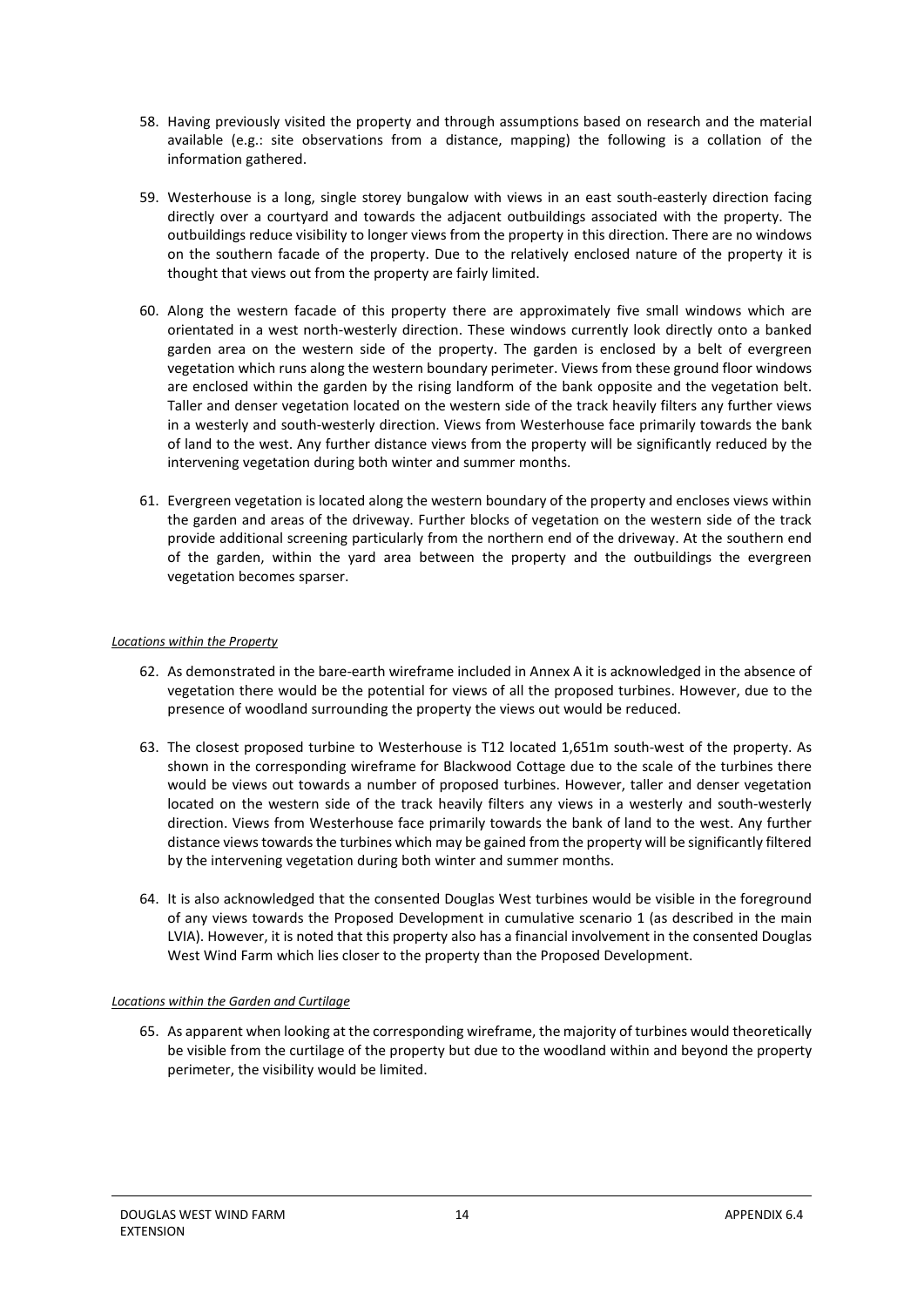#### *Locations along the Access Track*

66. Due to the presence of woodland along the route to Westerhouse, along the western edge, there would be limited views across to the proposed turbines, but glimpsed views would be visible through the clearings to the west and south-west. When leaving the property, the receptor would be driving away from the turbines but are likely to be able to see the proposed turbines through the clearings to the west.

| Sensitivity of Views in which turbines would be visible: |
|----------------------------------------------------------|
|----------------------------------------------------------|

- Rooms with windows to the west and north-west: High
- Garden and curtilage: High
- Access track: Low

*Nature and Magnitude of Change in the View:*

- Rooms with windows to the west and north-west: Low
- Garden and curtilage: Low
- Access track: Low

#### *Level of Effect:*

- Rooms with windows to the west and north-west: Moderate/minor
- Garden and curtilage: Moderate/minor
- Access track: Minor
- 67. It is considered there would be a 'worst-case' moderate/minor effect on the visual amenity of the property due to the density and height of the existing woodland. Therefore, it would be deemed as **not significant**. It is not considered that there would be such a degree of effect that could be considered to be overbearing on the amenity of the residents.
- 68. In cumulative scenario 1, the Proposed Development would be seen beyond the consented Douglas West turbines in the foreground view. The presence of these turbines in the near view would further reduce the overall level of effect as the Proposed Development would reinforce the existing characteristics of the future baseline landscape.

### **Property Name: Craigend**

| <b>Property ID:</b>                                    | 4                             |
|--------------------------------------------------------|-------------------------------|
| OS Grid Reference (approx. centre of dwelling):        | E282803, N633552              |
| <b>Approx. Direction to Site:</b>                      | Turbines located from W to SW |
| <b>Distance from Dwelling to Nearest Turbine:</b>      | T12 (1,682m) SW               |
| <b>Single Property or Group:</b>                       | Single                        |
| <b>Number of Floors:</b>                               | 2                             |
| <b>Orientation of Main Elevations of the Property:</b> | W-NW                          |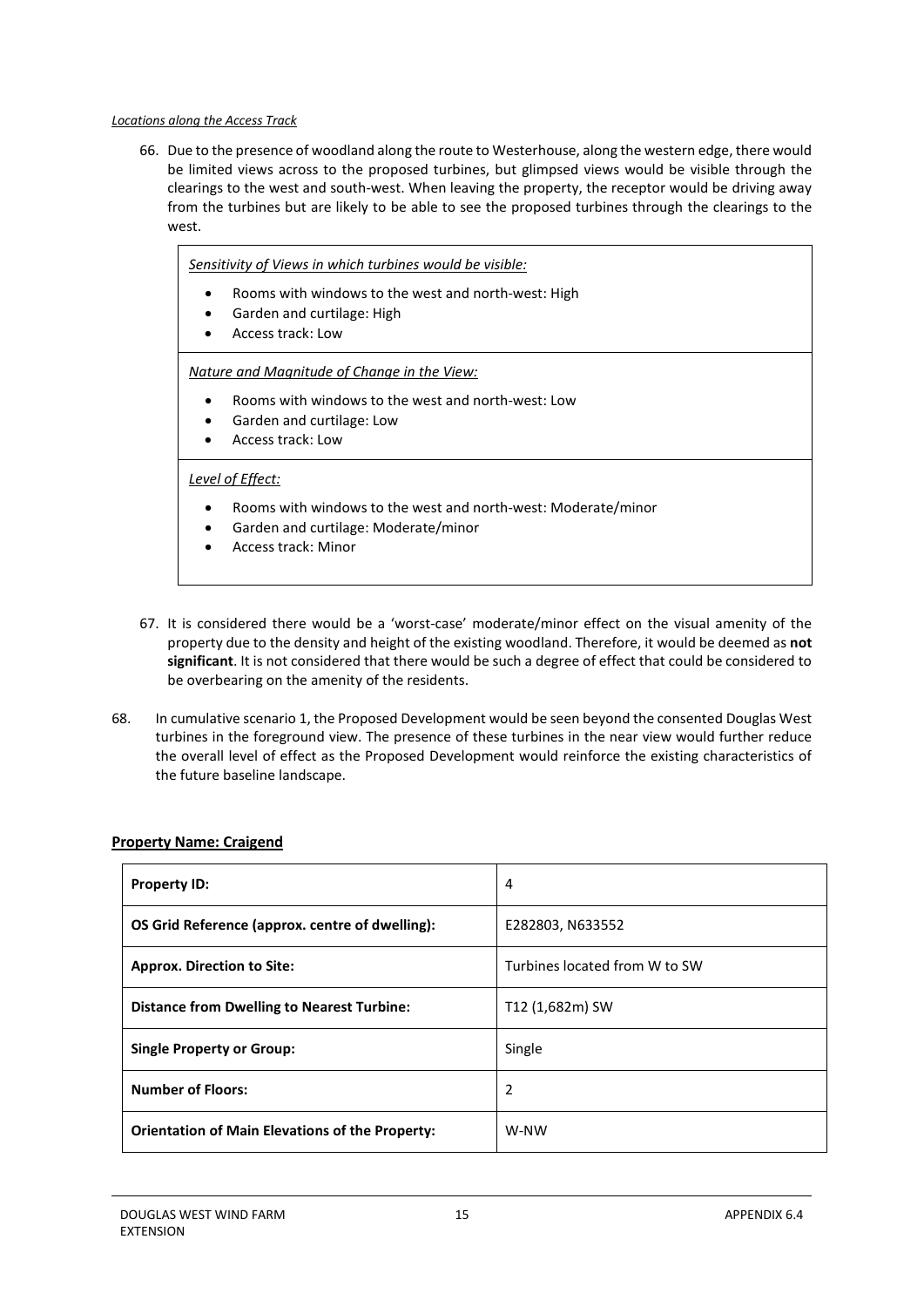- 69. Having previously visited the property and through assumptions based on research and the material available (e.g.: site observations from a distance, mapping) the following is a collation of the information gathered.
- 70. Craigend is a two storey house with a north-western primary elevation and a rear elevation to the south-east to east. Craigend is located adjacent to Westerhouse. Due to the relatively enclosed nature of the property, it is thought that views out from the property are fairly limited. Evergreen vegetation is located along the western boundary of the property and encloses views within the garden and areas of the driveway.
- 71. Craigend is a two storey building. There are three primary windows and one secondary window located on the ground floor facing in a west north-west direction. These consist of 'French-doors' which lead from a kitchen/living room, a set of triple sash windows on the west facing facade of the property and a bay window in the dining room. A secondary utility room window also faces west.
- 72. Direct views from the kitchen/living room French doors look towards the seating area on the decking and across the garden on the western side of the property, across the track towards a series of evergreen shelter belts. Some longer distance views are gained along the gently sloped grasslands that intersect the shelter belts. Views to the south-west are screened by the protruding living room which foreshortens views in a south-western direction. Views to the north-west look towards the rear garden and a large pond. The protruding living room screens views to the south-west.
- 73. Views from the dining room bay window look to the west north-west but are relatively enclosed. Direct views in a west north-west direction look over a small patio seating area. Middle distance views are of the garden on the western side of the property, where a number of deciduous trees have been planted within the grounds of the property. Beyond which there are a series of evergreen shelter belts in the middle distance and far distance. To the north-west views to the rear garden are screened by the protruding living room. Views to south-west are enclosed by an approximately 1.2 m high fence. Beyond the driveway there is a second taller fence, approximately 1.8 m high. Views from the utility room are similar to the direct views from the adjacent dining room – looking over the patio seating area and the tree belts beyond. The intervening vegetation of the shelter belts provides a visual barrier. There is a small 'velux' style window located in the roof space above the utility room, which is a bathroom window which the intervening vegetation of the shelter belts reduces visibility from.
- 74. Views from the ground floor living room are from a single sash window overlooking the enclosed patio area. Views to the south-west look across the garden towards the deciduous trees. Long distance views to the south are foreshortened by the 1.8 m (approximate) high fence, which runs along the perimeter of the driveway. Tall vegetation can be seen above this fence.
- 75. Views from the first floor bedroom are dual aspect. There are windows facing both to the north northeast and the south south-west. Views from this window currently extend past the driveway to a grassy verge leading up to the adjacent properties (Westerhouse) driveway. Long distance views are foreshortened by scattered trees and the tall evergreen vegetation behind. Some glimpsed longdistance views are gained past the roof of the southern end of the property, past the adjacent Westerhouse property to rough grassland beyond, with plantation sitting on the horizon. The vegetation in the foreground of the view is deciduous, however there is a further block of coniferous vegetation located to the south (adjacent to the private burial ground), providing a visual barrier.
- 76. Views from the first floor secondary bedroom are also dual aspect. The primary view is from the 'velux' style window which faces in an east south-easterly direction, the secondary window sits lower to the ground and faces in a south south-westerly direction. Views from this window currently extend across the driveway of this property and the adjacent property. Views extend over the outbuildings of Westerhouse and to the rough grassland fields beyond. Single specimen trees and blocks of coniferous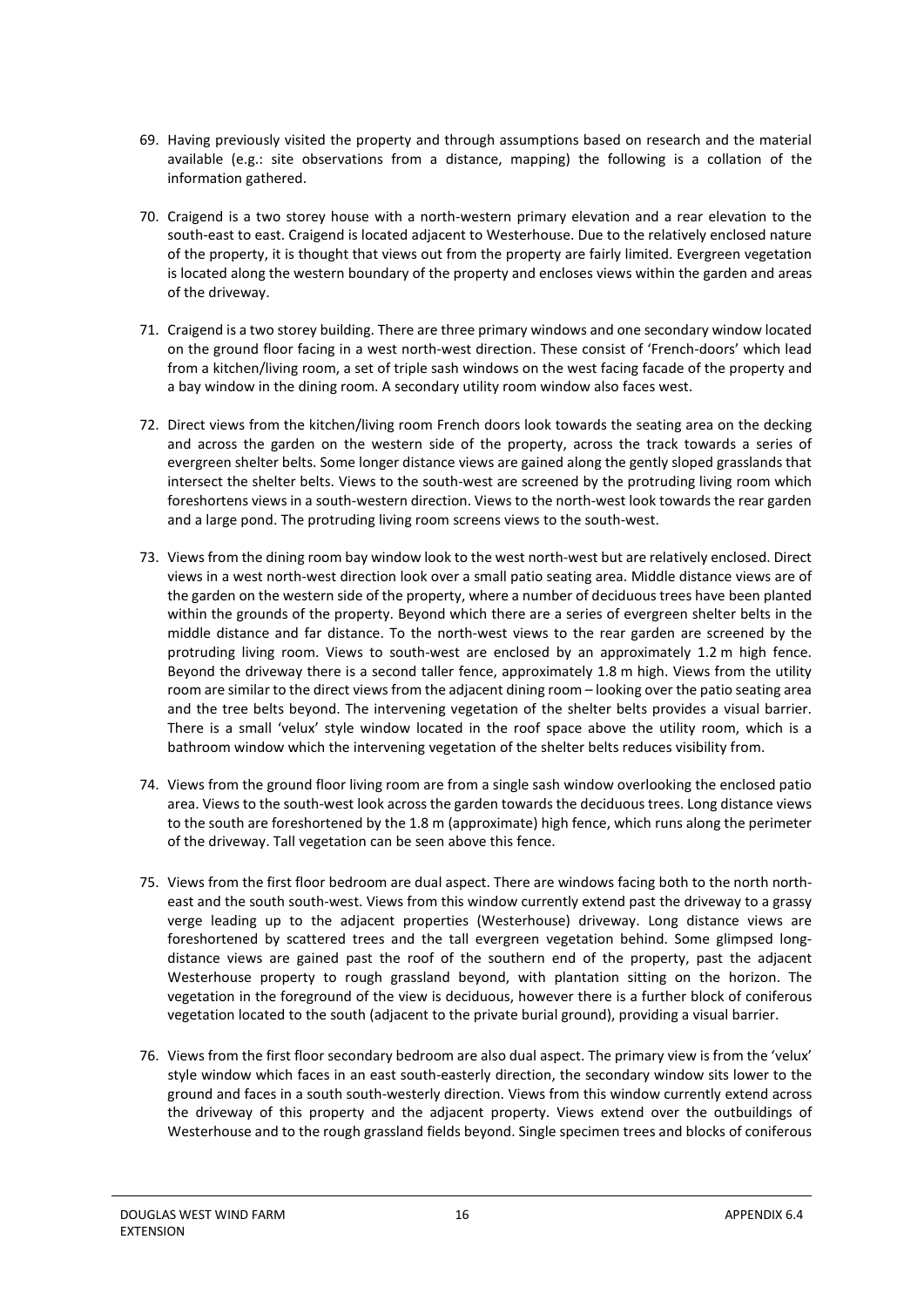plantation can be seen within the landscape. In the far distance, a plantation runs along the horizon line.

- 77. An outbuilding which houses separate accommodation on the first floor above the garage, known as 'The Roost' is situated to the immediate east of Craigend. This building includes a small frosted bathroom window orientated to the south looking above the built form at Westerhouse. The views from this room are obscured by the frosted glass.
- 78. The garden slopes away from the property to the north towards the pond. The presence of the property and surrounding vegetation limit views to a certain extent. The most northern end of the garden has surrounding vegetation, but it is lower. The property also includes a large area of decking that wraps around the property. The primary views from this space are of the gardens to the north, including the relatively large pond.

#### *Locations within the Property*

- 79. As demonstrated in the bare-earth wireframe included in Annex A it is acknowledged that in the absence of vegetation there would be the potential for views of all the proposed turbines. However, due to the woodland surrounding the property the views out would be reduced.
- 80. The closest proposed turbine to Craigend is T12 located 1,682m south-west of the property. As shown in the corresponding wireframe for Craigend, due to the scale of the turbines, there are likely to be views out towards a number of proposed turbines above the trees, but the woodland would reduce the overall level of visibility. However, taller and denser vegetation located on the western side of the track would filter any views in a westerly and south-westerly direction.
- 81. From the bedroom window on the western side of the property, the primary views are to the north north-east, across the back garden towards the pond and to the fields beyond. Rooms located on the eastern facade of the property will not experience views of the proposed turbines unless standing in the skylight and stretching to see past the property's roof in a very oblique direction. Also, due to the relatively enclosed nature of the property it is assessed that there would be no opportunity to view the ground level infrastructure associated with the Proposed Development.
- 82. The primary orientation of this property is in a north north-eastern direction with views extending across the garden and along the shallow sided valley with vegetated slopes beyond. From within the property it is unlikely that the turbines would be visible, in the worst-case scenario only very oblique views of the blade tips of the turbines may be visible above the vegetation.

#### *Locations within the Garden and Curtilage*

83. While glimpsed views of the turbines may be available, the turbines would not form defining features in the view and would not detract from enjoyment of the outside space.

#### *Locations along the Access Track*

84. Due to the presence of woodland along the western edge on the approach to Craigend, there would be limited views to the proposed turbines, but glimpsed views would be visible through the clearings to the west and south-west. When leaving the property, the receptor would be driving away from the proposed turbines, but the turbines are likely to be seen through the clearings to the west.

#### *Sensitivity of Views in which turbines would be visible:*

- Rooms with windows to the west and north-west: High
- Rooms with windows to the south to south-west facing: High
- Garden and curtilage: High
- Access track: Medium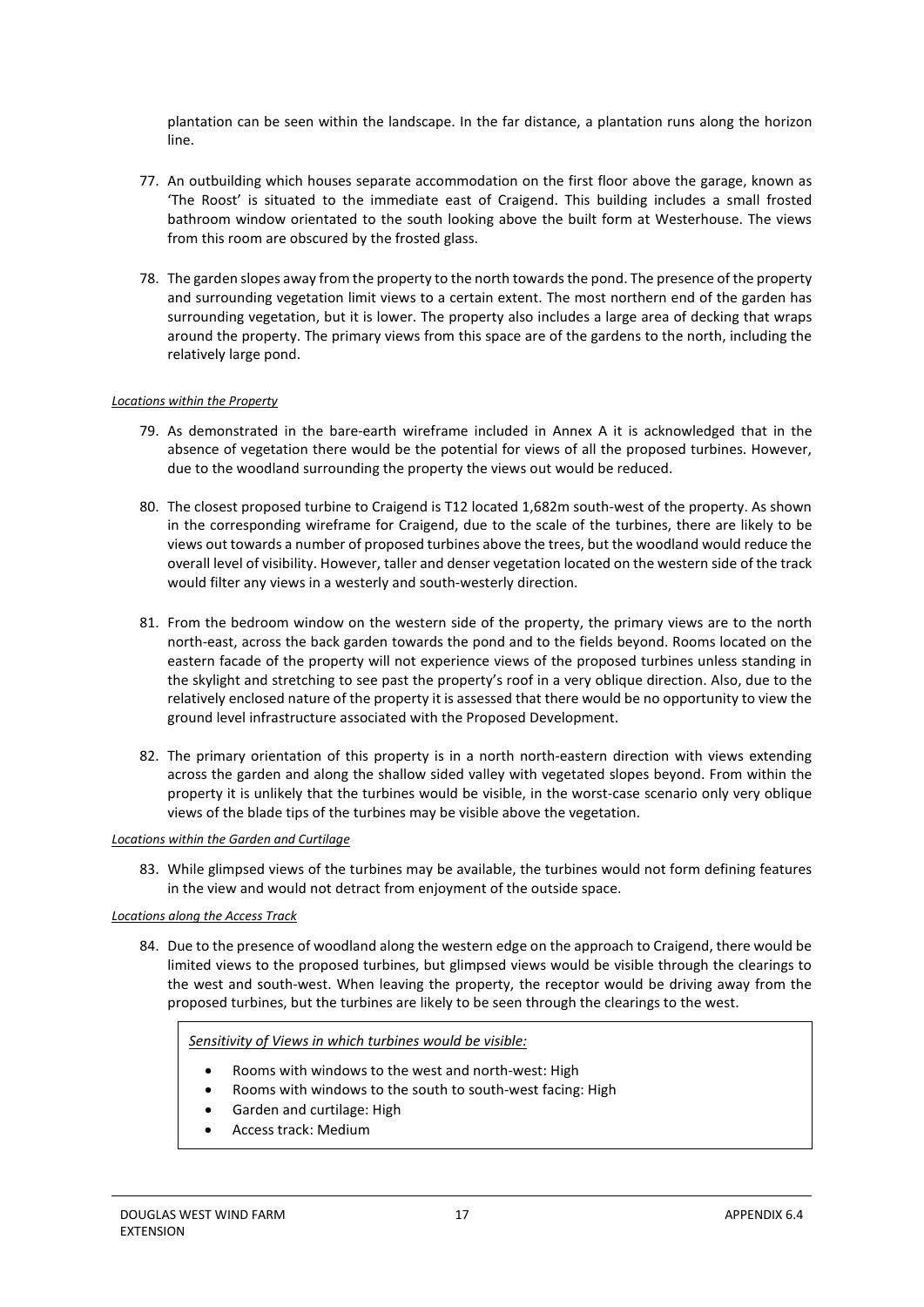### *Nature and Magnitude of Change in the View:*

- Rooms with windows to the west and north-west: Low
- Rooms with windows to the south to south-west facing: Low
- Garden and curtilage: Low
- Access track: Low

### *Level of Effect:*

- Rooms with windows to the west and north-west: Moderate/minor
- Rooms with windows to the south to south-west facing: Moderate/minor
- Garden and curtilage: Moderate/minor
- Access track: Moderate/minor
- 85. The intervening vegetation provides significantly filtered views towards the turbines. Due to the quality and maintenance of the shelter belts, although unlikely, it may be possible to have occasional glimpsed views of the turbines through the vegetation. The property at most will experience a low magnitude of change, resulting in a worst-case moderate/minor level of effect due to the density and height of the existing woodland. This is deemed to be **not significant** given the primary orientation of the property in a north north-eastern direction (away from the proposed turbines) and the substantial screening provided by existing vegetation to the south and west of the property. It is not considered that there would be such a degree of effect that could be considered to be overbearing on the amenity of the residents.

| <b>Property ID:</b>                                    | 5                             |
|--------------------------------------------------------|-------------------------------|
| OS Grid Reference (approx. centre of dwelling):        | E282813, N633740              |
| <b>Approx. Direction to Site:</b>                      | Turbines located from W to SW |
| <b>Distance from Dwelling to Nearest Turbine:</b>      | T12 (1,786m) SW               |
| <b>Single Property or Group:</b>                       | Group 6 Properties            |
| <b>Number of Floors:</b>                               | $1 - 3$                       |
| <b>Orientation of Main Elevations of the Property:</b> | W-NW                          |

#### **Property Name: 6no. Properties at West Toun**

- 86. Having previously visited the property and through assumptions based on research and the material available (e.g.: site observations from a distance, mapping) the following is a collation of the information gathered.
- 87. West Toun House and Steadings are made up of up to 6 dwellings of varying heights. West Toun House is the tallest of the properties with 2 floors where the third floor is dormers with views to the north-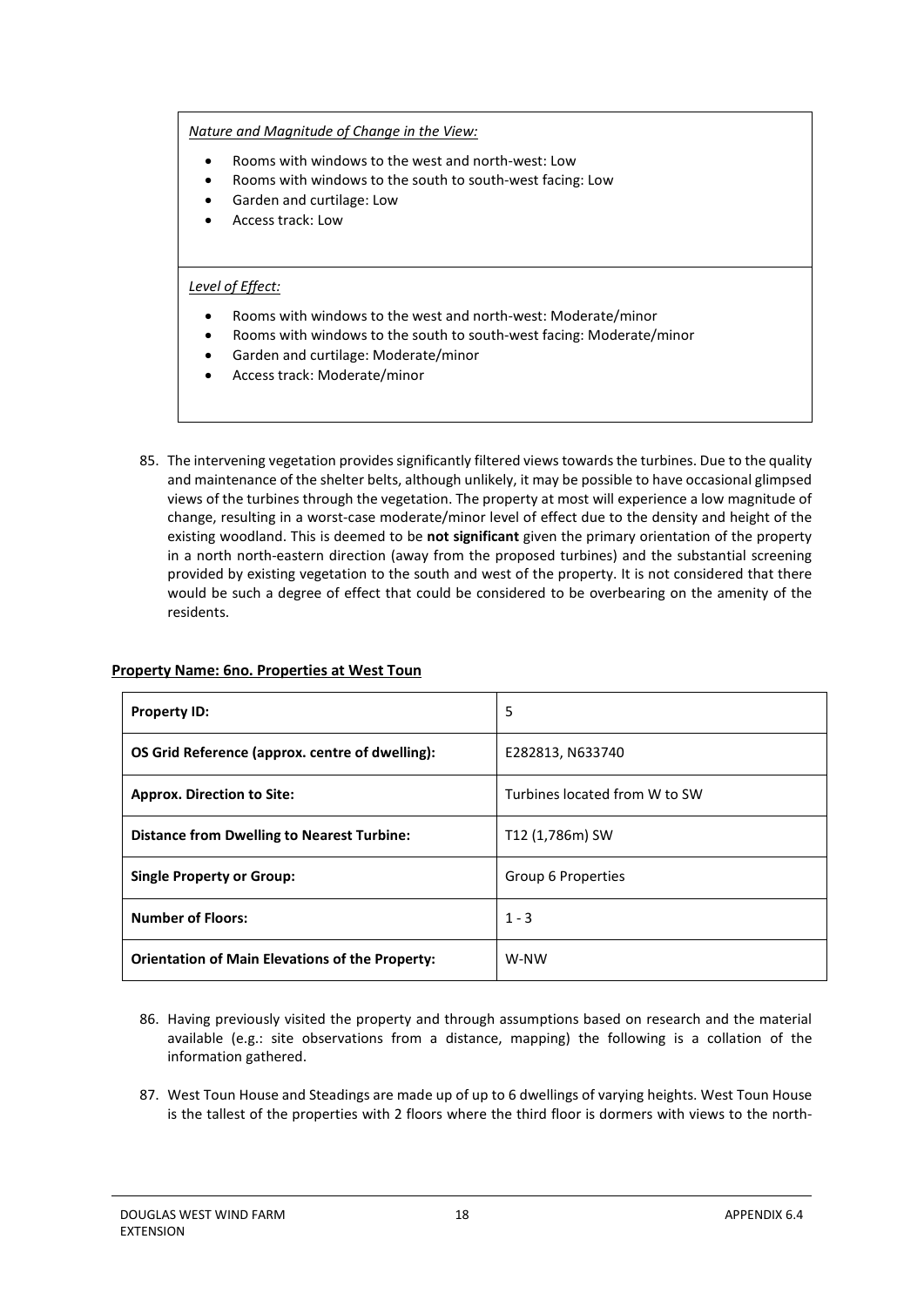west. West Toun Steadings is a two storey building also with main views out to the north-west. The remaining buildings are all one and one and a half storeys with main views out to the north-west.

- 88. Views from the front elevations of the properties are orientated in a north-westerly direction facing along the driveway, which is vegetated to both sides of the drive. Vegetation continues around the perimeter of the property, along the northern and western boundaries, enclosing the front garden with a mixture of coniferous and deciduous vegetation. Distant views from the north-west elevation of the property are foreshortened by the vegetation in the front garden. None of the properties have windows that view out to the south-west.
- 89. West Toun House is the largest of the properties. The front elevation of the property has first floor bedroom windows which are orientated in a north-westerly direction. On the north-western facade of the property there is a combination of styles of windows; three traditional windows, a double length feature window, and two small bay windows. The north-west facing and double length feature windows include views along the driveway and acrossthe front garden. Views out are heavily filtered by adjacent vegetation. The small bay style windows provide slightly wider views in a north north-west, north-west and westerly direction. Long distance views from these bays windows will be foreshortened by the adjacent property and surrounding vegetation. On the second floor, within the roof space, there are two dormer windows which include views in a north-westerly direction across the front garden and along the driveway. Longer distance views are foreshortened by the vegetation located along the northern and western boundary of the property. Some oblique views to the fields beyond the curtilage of the property can be gained in a northerly direction. The primary aspect of the bedrooms on the first and second floor is in a south-easterly direction. Views extend across the back garden, and to rough grassland fields, tree belts and plantations beyond.
- 90. West Toun Steadings and surrounding buildings are the remaining properties at West Toun. Views to the south-east from ground floor windows are relatively enclosed within the rear garden and are primarily channelled in an easterly direction towards the surrounding fields. To the south-west, the views would be almost entirely screened in summer months by the tall deciduous trees that are located in close proximity to the rear of the property. Further blocks of mixed deciduous and evergreen vegetation located to south of the property provide additional levels of screening throughout the summer and winter months. Views to the north-west across the driveway look towards the mature vegetation beyond. Views to the east are enclosed and views to the north-west and west are enclosed by the series of tree belts sweeping around to the west.

#### *Locations within the Properties*

91. The properties appear not to have any outlook in a south-westerly direction. There is also considerable vegetation around the perimeter of the properties. Therefore, there would be little effect on views to the south-west.

#### *Locations within the Garden and Curtilage*

92. Views of the proposed turbines from the front gardens and driveways will be limited due to the amount of vegetation in the surrounding landscape. Views from the rear gardens will be varied. From near to the properties, intervening vegetation in the landscape will significantly filter and screen views of the turbines. At the southern extents of the gardens, some very limited views of the Proposed Development above the intervening vegetation may be available.

#### *Locations along the Access Track*

93. Due to the presence of woodland along the route to the West Toun House properties there is little chance that the Proposed Development will be seen from the access track, but glimpsed views may be available through the woodland on the approach to the properties.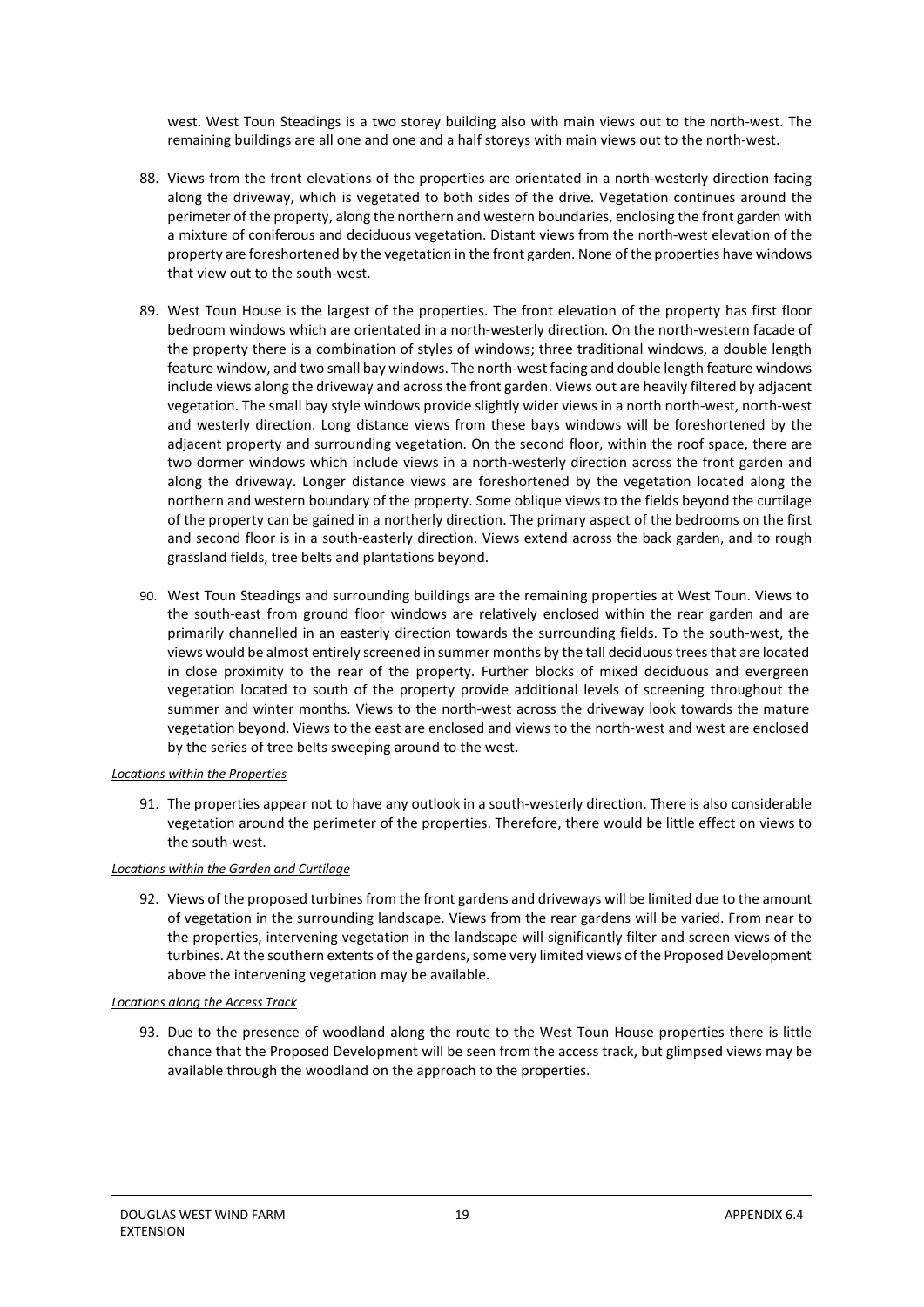*Sensitivity of Views in which turbines would be visible:*

- Rooms with windows to the north-west: High
- Rooms with windows to the south-east: High
- Garden and curtilage: High
- Access track: Medium

*Nature and Magnitude of Change in the View:*

- Rooms windows to the north-west: Low
- Rooms windows to the south-east: Low
- Garden and curtilage: Medium
- Access track: Low

#### *Level of Effect:*

- Rooms windows to the north-west: Moderate/minor
- Rooms windows to the south-east: Moderate/minor
- Garden and curtilage: Moderate
- Access track: Moderate/minor
- 94. The orientation of the West Toun properties is such that the primary views are from south-east facing windows at the rear of the properties overlooking the countryside, including fields and plantation forestry beyond. Windows on the north-eastern facade of the properties also provide open views across the surrounding landscape, which would be unaffected by the Proposed Development. Within the intervening landscape between the West Toun properties and the site, there are many coniferous and deciduous tree belts. This vegetation will provide significant filtering of views of the proposed turbines. From the upper floors of the properties, it may be possible to afford glimpsed and very oblique views of the proposed turbines; however, these will not affect the direct line of sight and it would be unlikely to make a visible difference. West Toun House and surrounding properties would experience no greater than a low magnitude of change, resulting in a low level of effect. The properties would not experience an overbearing effect as a result of the proposed turbines and would remain an attractive rural location in which to live. From some locations within the rear gardens glimpsed views of the Proposed Development may be available, in the worst-case causing a medium magnitude of change in the view, resulting in a moderate level of effect. Such effects would **not be significant** due to the level of filtering to views and the context in which the turbines will be seen. It is not considered that there would be such a degree of effect that could be considered to be overbearing on the amenity of the residents.

| <b>Property ID:</b>                                    | 6                      |
|--------------------------------------------------------|------------------------|
| OS Grid Reference (approx. centre of dwelling):        | E281483, N634486       |
| <b>Approx. Direction to Site:</b>                      | Turbines located S-SW  |
| <b>Distance from Dwelling to Nearest Turbine:</b>      | T12 (1,792m) S/SW      |
| <b>Single Property or Group:</b>                       | Group                  |
| <b>Number of Floors:</b>                               | Varies – Mostly 2      |
| <b>Orientation of Main Elevations of the Property:</b> | Varies mostly S and SE |

### **Property Name: Properties at Midfield Road**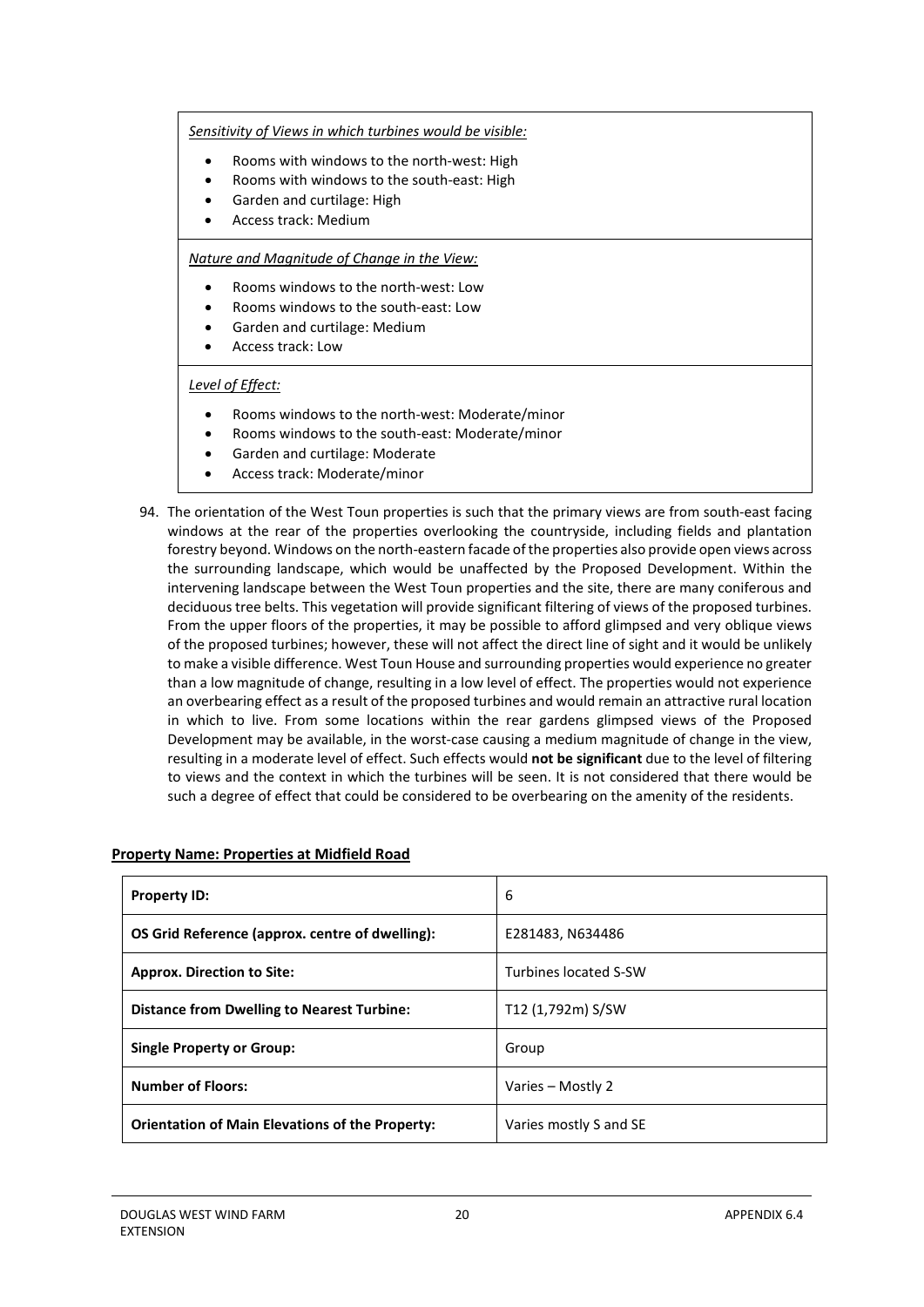- 95. Midfield Road is located to the south-east of Coalburn. The houses on Midfield Road are mostly made up of two storey semi-detached and short terraced properties. The primary elevations to the rear of the properties are mostly south to south-east facing.
- 96. The group of properties along Midfield Road have wide open views across the former opencast coal fields of Coalburn. Many of the properties along the street are Coal Authority and ex-Coal Authority houses, some of which have been taken down to the furthest south-western end of the road. Views across the former coal fields extend as far as Hagshaw Hill with the Existing Hagshaw Hill and Hagshaw Hill Extension Wind Farms visible. These views are particularly apparent from the south-western edge of the street. The houses located on the northern side of the street would have less visibility than the south-west, apart from those to the west of the street due to the presence of a row of houses reducing their visibility across the former mine.

#### *Locations within the Properties*

- 97. Although the properties on Midfield Road would experience views towards the turbines, as shown on the corresponding wireframe, vegetation at the rear of the houses would provide a degree of filtering of views from these properties. It is possible that the properties would have a view from both ground floor and first floor rooms. The closest turbine to properties on the street would be turbine 12 which would be located 1836m away from the closest house perimeter, seen in a south-westerly direction.
- 98. It is also acknowledged that some of the consented Douglas West turbines would be visible in views towards the Proposed Development in cumulative scenario 1 (as described in the main LVIA). Some of the Douglas West turbines and the eastern end of the Proposed Development site will however be partially screened by a low ridgeline in the foreground immediately behind the properties.

#### *Locations within the Gardens and Curtilages*

99. Views of the proposed turbines from the rear gardens would be fairly open as shown on the corresponding wireframes. There is a mix of vegetation on the boundaries of the properties and the openness of the views varies but, in a worst case, all 13 turbines would be visible to varying extents.

*Sensitivity of Views in which turbines would be visible:*

- Windows to the south-west from the properties: High
- Windows to the south-east: Medium
- Gardens and curtilages: High

*Nature and Magnitude of Change in the View:*

- Windows to the south-west from the properties: High
- Windows to the south-east: Moderate
- Gardens and curtilages: High

### *Level of Effect:*

- Windows to the south-west from the properties: Major
- Windows to the south-east: Moderate
- Gardens and curtilages: Major

100.The Proposed Development would in the worst-case result in a high magnitude of change in the view, resulting in a major level of effect. The orientation of these properties is such that the primary views from south-west facing windows at the rear of the properties would experience a major level of effect,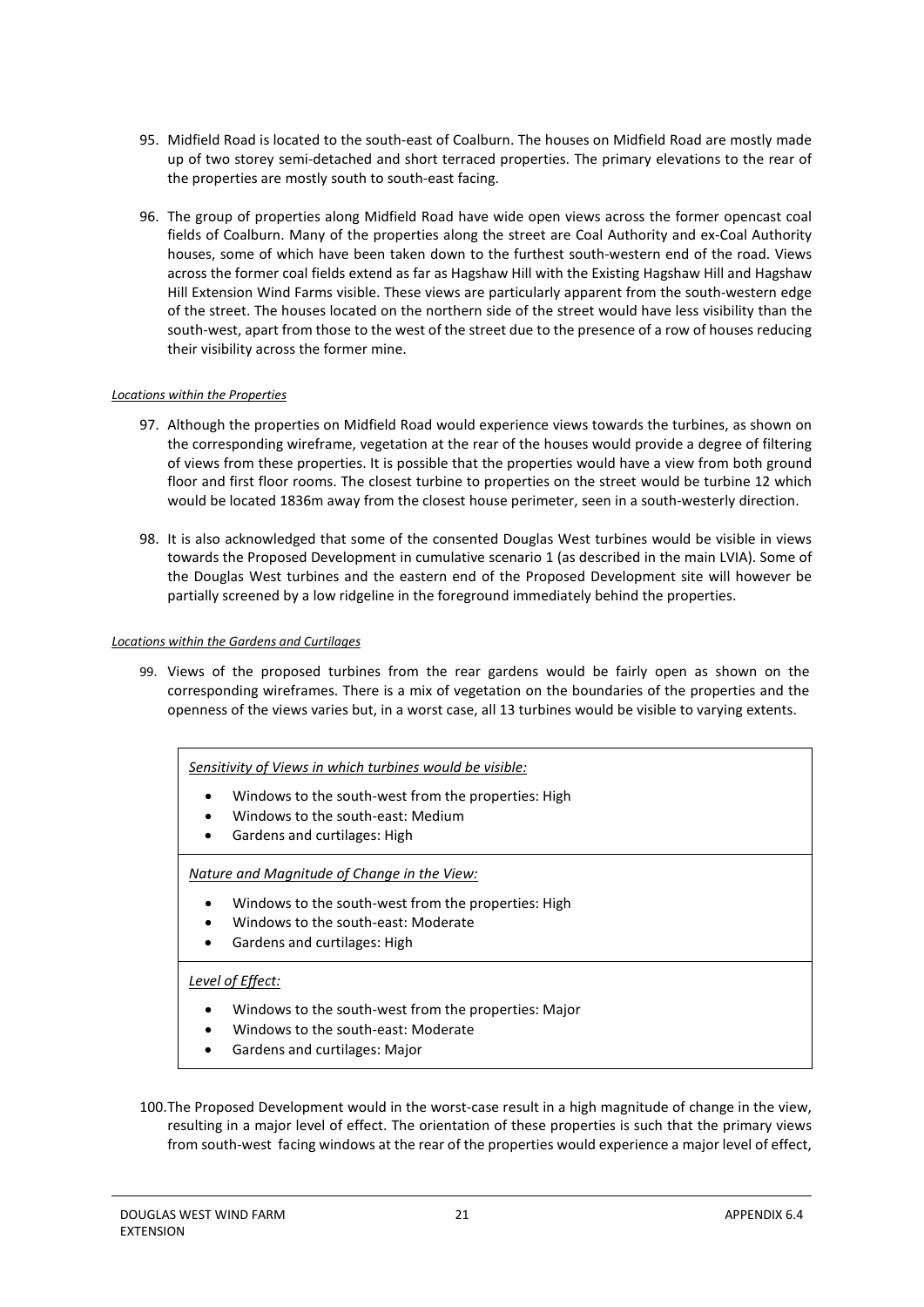such effects would be **significant**. The level of effect in views from south east facing windows would be moderate and not significant due to the orientation of the properties relative to the site. Windows on the north-eastern and north-western facades of the properties provide views into Coalburn and these would not be affected by the Proposed Development. Overall, it is not considered that there would be such a degree of effect that could be considered to be overbearing on the amenity of the residents.

101. In cumulative scenario 1, the Proposed Development would be seen beyond the consented Douglas West turbines in the view to the south and south west. The presence of these turbines in the view would reduce the overall level of worst-case effect to **moderate**. The effect is considered to be **not significant** as the Proposed Development would reinforce the existing characteristics of the future baseline landscape.

| <b>Property ID:</b>                                    | 7                      |
|--------------------------------------------------------|------------------------|
| OS Grid Reference (approx. centre of dwelling):        | E281595, N634659       |
| <b>Approx. Direction to Site:</b>                      | Turbines located S-SW  |
| <b>Distance from Dwelling to Nearest Turbine:</b>      | T12 (1,873m) S/SW      |
| <b>Single Property or Group:</b>                       | Group                  |
| <b>Number of Floors:</b>                               | Varies - Mostly 2      |
| <b>Orientation of Main Elevations of the Property:</b> | Varies mostly S and SE |

### **Property Name: Properties on eastern section of Bellfield Road, east of Railway Road.**

102. The eastern section of Bellfield Road is located to the south-east of Coalburn. The properties located along the southern edge of the road experience views across the former Dalquhandy opencast coal mine. The properties located to the eastern extent would not have as clear views due to the presence of properties located on Midfield Road curtailing their visibility. The houses on Bellfield Road are mostly made up of two storey semi-detached and short terraced properties. The primary elevations to the rear of the properties are mostly south to south-east facing. Views across the former colliery extend as far as Hagshaw Hill with the Existing Hagshaw Hill and Hagshaw Hill Extension Wind Farms visible. These views are particularly notable from the south-western edge of the street.

### *Locations within the Property*

- 103.The properties on the south-western Bellfield Road would experience views towards the turbines due to the open nature of the rear of the properties, as shown on the corresponding wireframe. The properties to the northern side of the road would not have as clear visibility due to the presence of buildings in the immediate views. It is possible that the properties would have views from first floor rooms. The closest turbine to the street would be turbine 12 which would be located 1873m away from the closest house perimeter, seen in a south-westerly direction.
- 104.It is also acknowledged that some of the consented Douglas West turbines would be visible in views towards the Proposed Development in cumulative scenario 1 (as described in the main LVIA). Some of the Douglas West turbines and the eastern end of the Proposed Development site will however be partially screened by a low ridgeline in the foreground immediately behind the properties.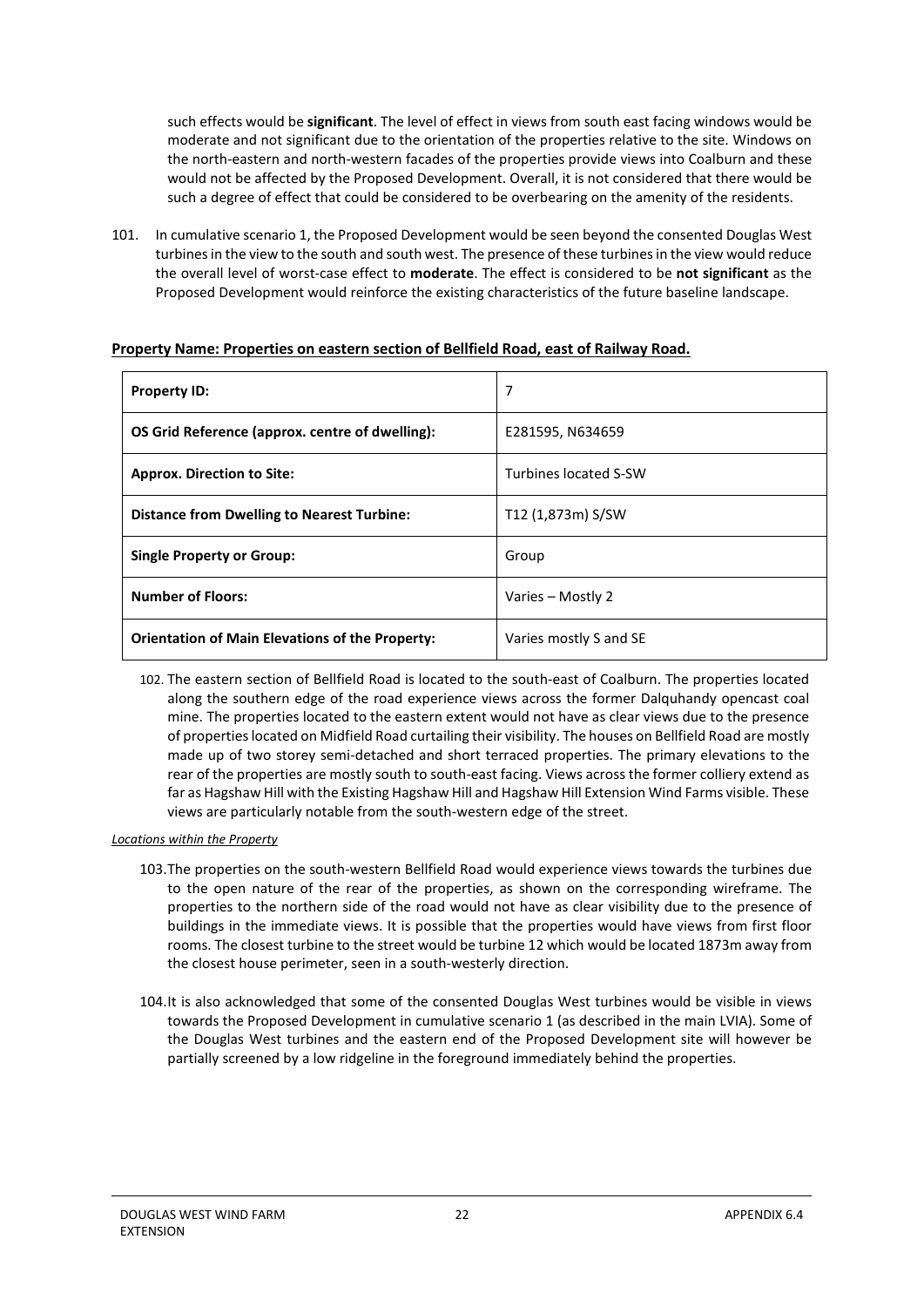#### *Locations within the Gardens and Curtilages*

105.Views of the proposed turbines from the front gardens of the properties on Bellfield Road between Railway Road and Beechmount Avenue would be fairly open, as shown on the corresponding wireframes. Due to the lack of vegetation on the boundaries of the properties and the open nature of the views, all 13 turbines are likely to be visible. The properties situated to the east of Railway Road would have limited views across to the turbines because of the presence of houses situated in their immediate vicinity.

| Sensitivity of Views in which turbines would be visible: |
|----------------------------------------------------------|
|----------------------------------------------------------|

- Windows to the south-west from the properties: High
- Windows to the north-east: High
- Gardens and curtilages: High

*Nature and Magnitude of Change in the View:*

- Windows to the south-west from the properties: High to Medium
- Windows to the north-east: High to Medium
- Gardens and curtilages: High to Medium

#### *Level of Effect:*

- Windows to the south-west from the properties: Major to Moderate
- Windows to the north-east: Major to Moderate
- Gardens and curtilages: Major to Moderate
- 106.The Proposed Development would, in the worst-case result in a high to medium magnitude of change in the view, resulting in a major to moderate level of effect. Such effects are significant. The orientation of the properties is such that the primary views from south-west facing windows at the rear of the properties would experience a high to medium magnitude of change, the effect would also be major to moderate and therefore significant. The properties situated between Midfield Road and Bellfield Road would have more prominent open views of the development as there are no houses located directly in front of them, whereas the properties on the eastern section of Bellfield Road, and to the east of Railway Road, would have more filtered views. Windows on the north-eastern facades of the properties provide views towards Coalburn and these would not be affected by the Proposed Development. Although there would be some **significant** effects for the worst-case of views from these properties, such effects would not result in an overwhelming or overbearing effect upon visual amenity.
- 107. In cumulative scenario 1, the Proposed Development would be seen beyond the consented Douglas West turbines in the foreground view. The presence of these turbines in the near view would reduce the overall level of effect to **moderate**. The effect is considered to be **not significant** as the Proposed Development would reinforce the existing characteristics of the future baseline landscape.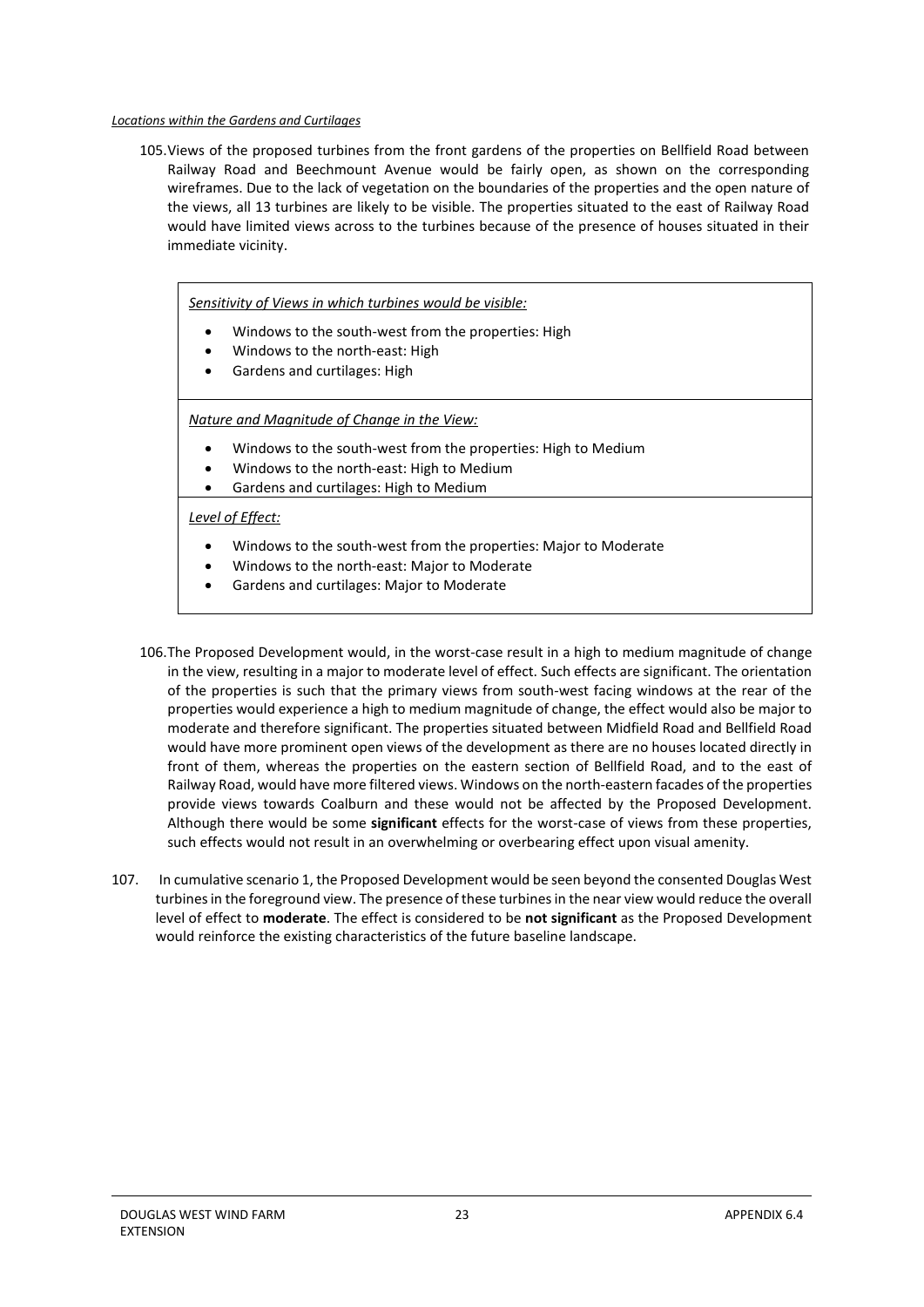### **Property Name: Properties located on mid Bellfield Road, from Braehead Road to Railway Road.**

| <b>Property ID:</b>                                    | 8                                           |
|--------------------------------------------------------|---------------------------------------------|
| OS Grid Reference (approx. centre of dwelling):        | E281349, N634549                            |
| <b>Approx. Direction to Site:</b>                      | Turbines located S-SW                       |
| <b>Distance from Dwelling to Nearest Turbine:</b>      | T12 (1,805m) S/SW                           |
| <b>Single Property or Group:</b>                       | Group                                       |
| <b>Number of Floors:</b>                               | Varies - Mostly bungalows with some dormers |
| <b>Orientation of Main Elevations of the Property:</b> | Varies mostly S and SE                      |

- 108.Properties on Bellfield Road are mostly made up of detached bungalows, bungalows with dormer windows and a few two storey houses. Views to the south from the properties can, in part, extend as far as Hagshaw Hill with the Existing Hagshaw Hill and Hagshaw Hill Wind Farm Extension visible. These views are particularly afforded by from the middle group of houses on the street where no properties are situated to the immediate front.
- 109.The properties on mid Bellfield Road located between Braehead Road and Railway Road, are majority southward facing with open views across the fields. The central group of properties to the north of Bellfield Road that have an open outlook to the fields located on the south of Bellfield Road have an uninterrupted view towards Hagshaw Hill, the Existing Hagshaw Hill Wind Farm and Hagshaw Hill Wind Farm Extension. This group of properties largely have southward facing front elevations and their rear elevations looking northwards.
- 110.The houses located behind the properties to the north of Bellfield Road would have a more filtered view to the south due to the presence of properties situated to the south of Bellfield Road. The group of properties to the east of the bend on Bellfield Road have south-east facing rear gardens and have north-west facing main elevations. The houses located behind (to the north-east of) the eastern properties on Bellfield Road would also have a more filtered view to the south due to the presence of properties situated to the south of Bellfield Road. These properties have their main elevation facing to the south-east, with north-westerly secondary elevations. The property situated on Railway Road is a two storey house and stands taller than a lot of those on Bellfield Road. For this reason, views may be more open from the first floor of the property in all directions, but due to the south-easterly to easterly primary elevation, the views out to the south are more limited. The ground floor windows also have more of a restricted view to the south due to the presence of vegetation that surrounds the southern boundary.
- 111. West of Bellfield Road, to the east of Braehead Road, the properties have a southerly outlook. Their primary elevations face south, but due to the presence of properties on Braehead Place being situated directly to the front, their views to the south are limited.

### *Locations within the Properties*

112.The central group of properties on Bellfield Road, which have an open outlook to the fields located on the south of Bellfield Road, have an uninterrupted view out towards Hagshaw Hill and thus the Existing Hagshaw Hill Wind Farm and Hagshaw Hill Wind Farm Extension. This group of properties, with largely southward facing front elevations would experience views towards the Proposed Development.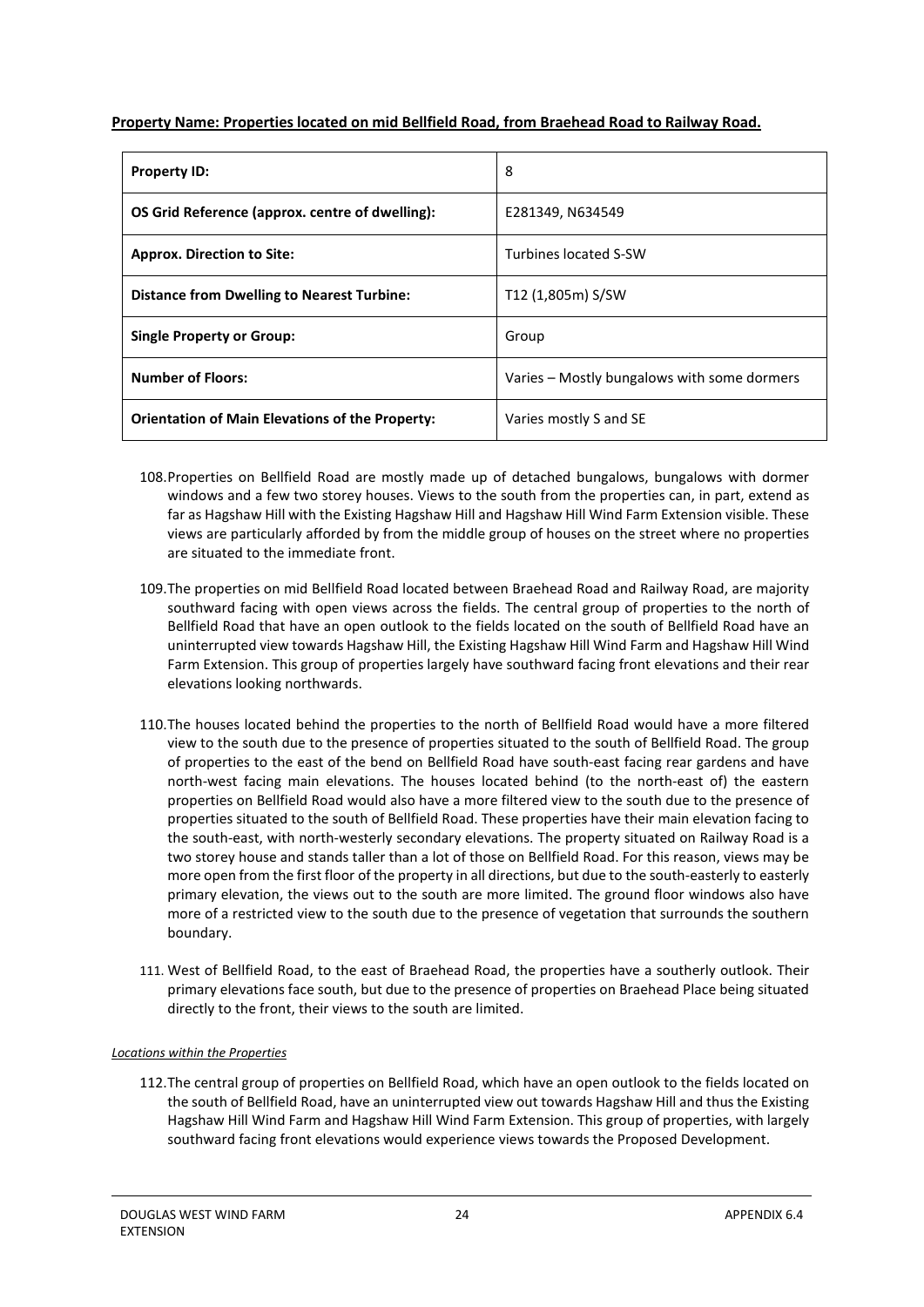- 113.The properties either side of the central group, to the east and west on Bellfield Road, would not experience as clear visibility due to the presence of buildings in front of them and the orientation of the buildings. It is possible that the properties would experience views from first floor rooms. The closest turbine to Bellfield Road is turbine 12 which would be located 1,805m away from the closest house perimeter in a south-westerly direction.
- 114.It is also acknowledged that some of the consented Douglas West turbines would be visible in views towards the Proposed Development in cumulative scenario 1 (as described in the main LVIA). Some of the Douglas West turbines and the eastern end of the Proposed Development site will however be partially screened by a low ridgeline in the foreground immediately behind the properties.

#### *Locations within the Gardens and Curtilages*

115. Views of the proposed turbines from the gardens of the middle section of Bellfield Road would be fairly open as shown on the corresponding wireframes. Due to the lack of vegetation on the boundaries of the properties and the open nature of the views, all 13 turbines are likely to be visible to varying extents. The properties situated just to the west of Railway Road and east of Braehead Road would have limited views towards to the turbines due to the presence of the houses situated in their immediate vicinity.

*Sensitivity of Views in which turbines would be visible:*

- Windows to the south from the properties: High
- Gardens and curtilages: High

*Nature and Magnitude of Change in the View:*

- Windows to the south from the properties: High to Medium
- Gardens and curtilages: High to Very Low

*Level of Effect:*

- Windows to the south from the properties: Major to Moderate
- Gardens and curtilages: Moderate to Minor
- 116.The Proposed Development would, in the worst-case, result in a high to medium magnitude of change in the view, resulting in a major to moderate level of effect which is **significant**. However, there would not be any overbearing or overwhelming effect upon the properties.
- 117. In cumulative scenario 1, the Proposed Development would be seen beyond the consented Douglas West turbines in the foreground view. The presence of these turbines in the near view would reduce the overall level of effect to **moderate**. The effect is considered to be **not significant** as the Proposed Development would reinforce the existing characteristics of the future baseline landscape.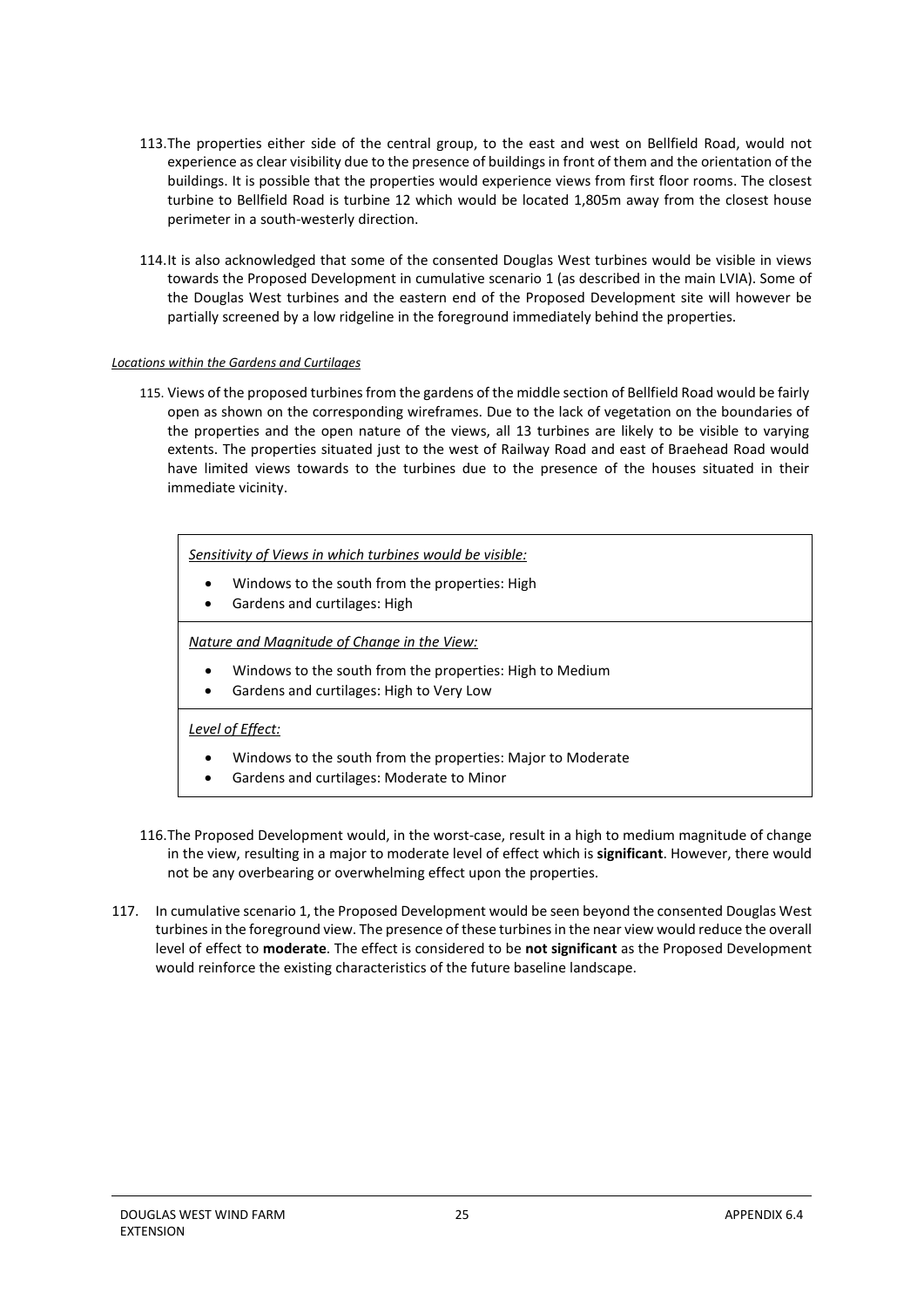### **Property Name: Properties on Braehead Place.**

| <b>Property ID</b>                                     | 9                         |  |
|--------------------------------------------------------|---------------------------|--|
| OS Grid Reference (approx. centre of dwelling):        | E281178, N634417          |  |
| <b>Approx. Direction to Site:</b>                      | Turbines located SW-SE    |  |
| <b>Distance from Dwelling to Nearest Turbine:</b>      | T12 (1,709m) S            |  |
| <b>Single Property or Group:</b>                       | Group                     |  |
| <b>Number of Floors:</b>                               | Varies - Mostly bungalows |  |
| <b>Orientation of Main Elevations of the Property:</b> | Varies mostly NW          |  |

- 118.The properties to the east of Braehead Place are a series of three single storey bungalows. These three properties all have views across the former colliery landscape extend as far as Hagshaw Hill with the Existing Hagshaw Hill and Hagshaw Hill Extension Wind Farms visible. The one property on the east of Braehead Place that has its front elevation onto Bellfield Road has a rear elevation to the south. The two remaining properties on the east of Braehead Place have north-west front elevations. The one situated in the middle has a large conservatory that faces south-west.
- 119. To the western side of Braehead Place there is a group of low-lying properties a few two storey houses (facing onto Bellfield Road) and most of which are bungalows whose views do not extend very far to the south due to the positioning, orientation and wooded area beyond to the south and south-west which limit the views.

### *Locations within the Properties*

- 120.As demonstrated in the bare-earth wireframe included in Annex A there would be theoretical visibility of all of the proposed turbines. Due to the presence of woodland situated to the west of Braehead Place, alongside the sunken nature of the buildings to the west side would conceal a lot of views to the south of the properties in the direction of the turbines. In winter months there may be more visibility towards the turbines. The houses on the eastern side of Braehead Place have south-eastern to eastern views and so would have less open direct views towards the Proposed Development but the windows that look out to the south and south-west will have open views towards the turbines.
- 121.It is also acknowledged that a number of the consented Douglas West turbines would be visible in views towards the Proposed Development in cumulative scenario 1 (as described in the main LVIA). Some of the Douglas West turbines and the eastern side of the Proposed Development site will however be partially screened by the presence of woodland in the foreground view immediately beyond the properties.

### *Locations within the Gardens and Curtilages*

122. As apparent when looking at the corresponding Annex wireframe, the gardens and curtilage of the properties on the eastern side of Braehead Place may have views out to the Proposed Development from the southern edges. Other properties on Braehead Place would have a limited view from their gardens and curtilage due to sunken positions and vegetation.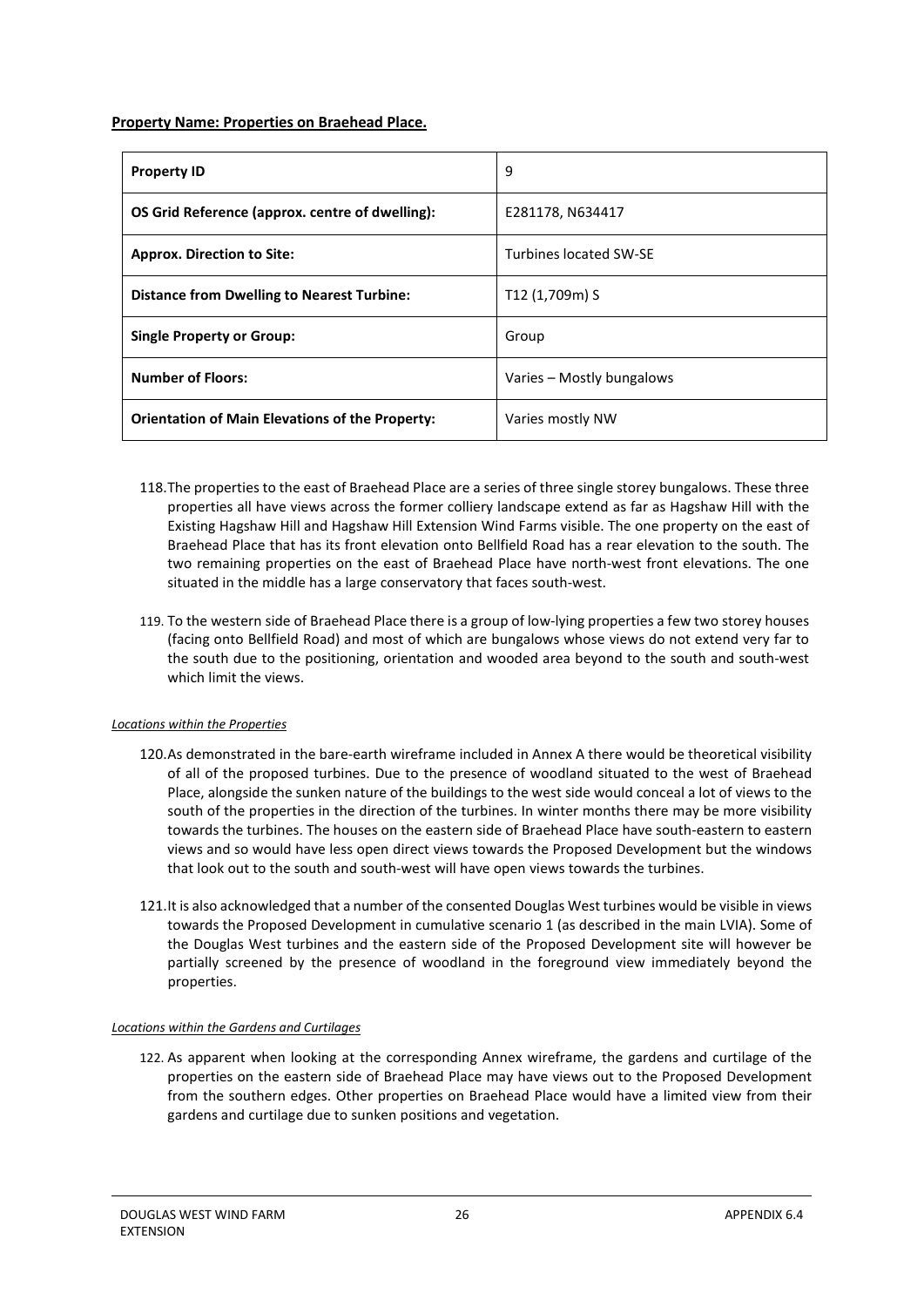*Sensitivity of Views in which turbines would be visible:*

- Windows to the south-east from the properties: High
- Gardens and curtilages: High

*Nature and Magnitude of Change in the View:*

- Windows to the south-east from the properties: Medium
- Gardens and curtilages: Medium

### *Level of Effect:*

- Windows to the south-east from the properties: Moderate
- Gardens and curtilages: Moderate
- 123.The Proposed Development would, in the worst-case, give rise to a medium magnitude of change in the view, resulting in a moderate level of effect which is **significant**, such effects would be experienced from properties on the east of Braehead Place in views in a south-easterly direction. The properties to the west of Braehead Place would not experience a substantial change in view due to orientation and the nature of filtered views beyond properties and woodland. Although there would be significant effects for the worst-case of these properties, such effects would not result in an overwhelming or overbearing effect upon visual amenity.
- 124. In cumulative scenario 1, the Proposed Development would be seen beyond the consented Douglas West turbines in the foreground view. The presence of these turbines in the near view would reduce the overall level of effect to **moderate** but **not significant** as the Proposed Development would reinforce the existing characteristics of the future baseline landscape.

| <b>Property ID:</b>                                    | 10                                                       |  |  |
|--------------------------------------------------------|----------------------------------------------------------|--|--|
| OS Grid Reference (approx. centre of dwelling):        | E281149, N634575                                         |  |  |
| <b>Approx. Direction to Site:</b>                      | Turbines located SW-SE                                   |  |  |
| <b>Distance from Dwelling to Nearest Turbine:</b>      | T12 (1,834m) S                                           |  |  |
| <b>Single Property or Group:</b>                       | Group                                                    |  |  |
| <b>Number of Floors:</b>                               | Varies $-$ 1-1.5 (bungalows & bungalows with<br>dormers) |  |  |
| <b>Orientation of Main Elevations of the Property:</b> | Varies mostly E, some SE                                 |  |  |

# **Property Name: Properties on Braehead Road.**

125. The properties on Braehead Road are mostly made up of bungalows some of which have dormers that have a westerly aspect. The properties on Braehead Road have limited outlook to the east due to the lack of windows facing in this orientation and the properties on Bellfield Road limiting the visibility. Braehead Road itself is a narrow road with limited visibility out to the east of the houses. Directly to the rear of the properties on the west there is a large wooded area which restricts visibility out in a westerly direction from a ground floor level and to a certain extent from a first-floor level. The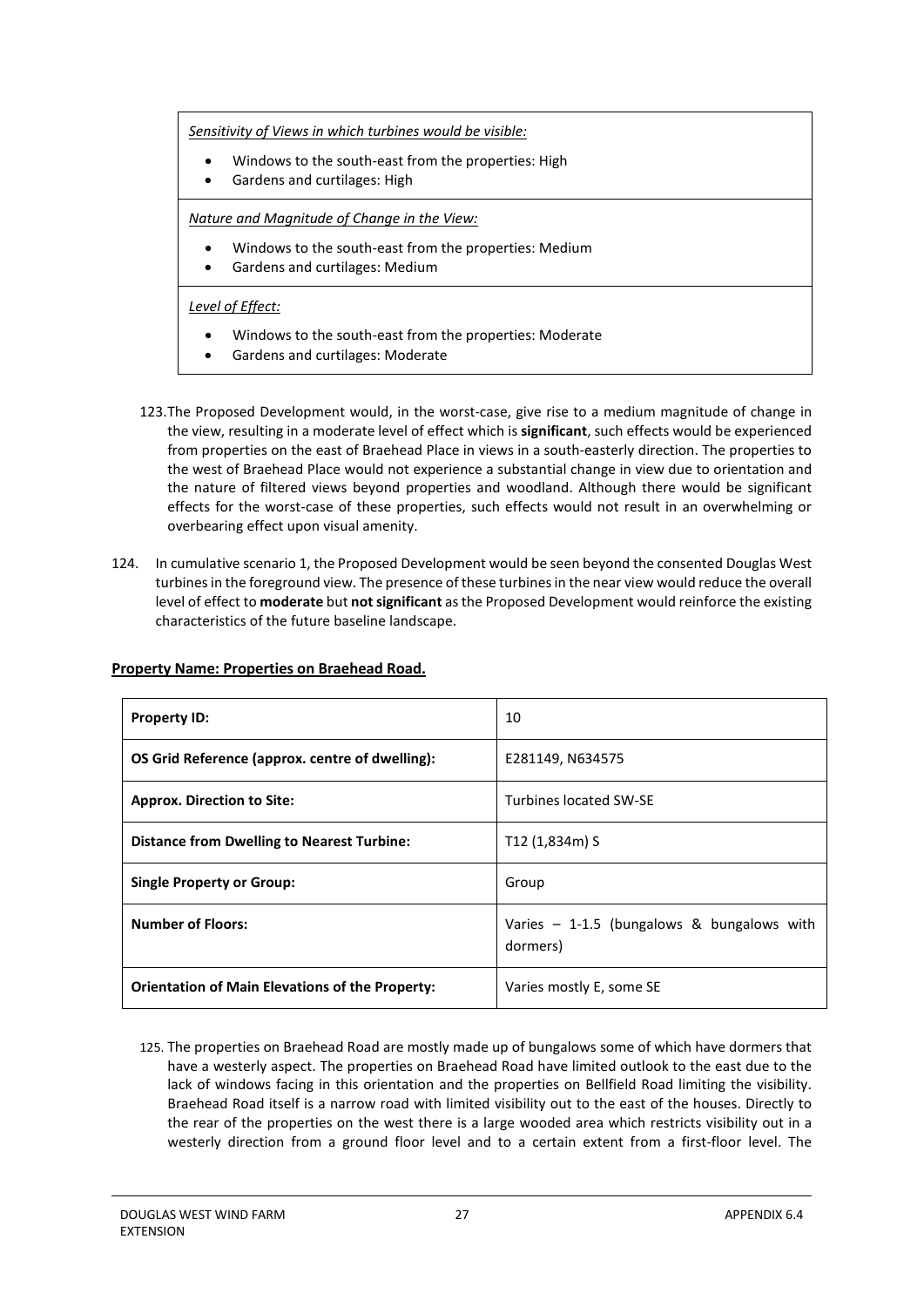properties are fairly close to each other and for this reason that would limit visibility out to the south and north too. The end bungalow backing onto the Bellfield Road has no windows on the gable-end therefore views to the south are limited to negligent.

#### *Locations within the Property*

- 126.The properties along Braehead Road have limited views from all directions. The views towards the Proposed Development would be minimal if anything as there appear not to be any windows facing a southernly direction. The houses at the end of the street that connects to Bellfield Road that have dormer windows looking in a westerly direction might have very oblique views in a south-westerly direction.
- 127.It is also acknowledged that a number of the consented Douglas West turbines would be visible in views towards the Proposed Development in cumulative scenario 1 (as described in the main LVIA). Some of the Douglas West turbines and the eastern end of the Proposed Development site will however be partially screened by woodland in the wider intervening landscape beyond the properties.

#### *Locations within the Garden and Curtilage*

128.The garden and curtilage of the properties down Braehead Road are limited in size, the gardens are mainly to the rear of the properties and fairly protected by the woodland to the west. The perimeter to the east is very tight to the road and therefore have very limited views.

#### *Locations along the Access Track*

129.The Proposed Development would be visible from the access road of Bellfield Road but views would be limited when turning north towards the properties down Braehead Road. When driving away from the properties there may be glimpses towards the Proposed Development but due to the houses and woodland to the south directly in front of the street the views would still be filtered.

### *Sensitivity of Views in which turbines would be visible:*

- Bedroom windows on the first storey with views to the west to south-west from the properties: Medium
- Windows on ground floor with views to the west to south-west from the properties: High
- Gardens and curtilages: High
- Access track: Low

### *Nature and Magnitude of Change in the View:*

- Bedroom windows on the first storey with views to the west to south-west from the properties: Low
- Windows on ground floor with views to the west to south-west from the properties: Low
- Gardens and curtilages: Low
- Access track: Medium

*Level of Effect:*Bedroom windows on the first storey with views to the west to south-west from the properties: Moderate to Minor

- Windows on ground floor with views to the west to south-west from the properties: Minor
- Gardens and curtilages: Moderate/minor
- Access track: Minor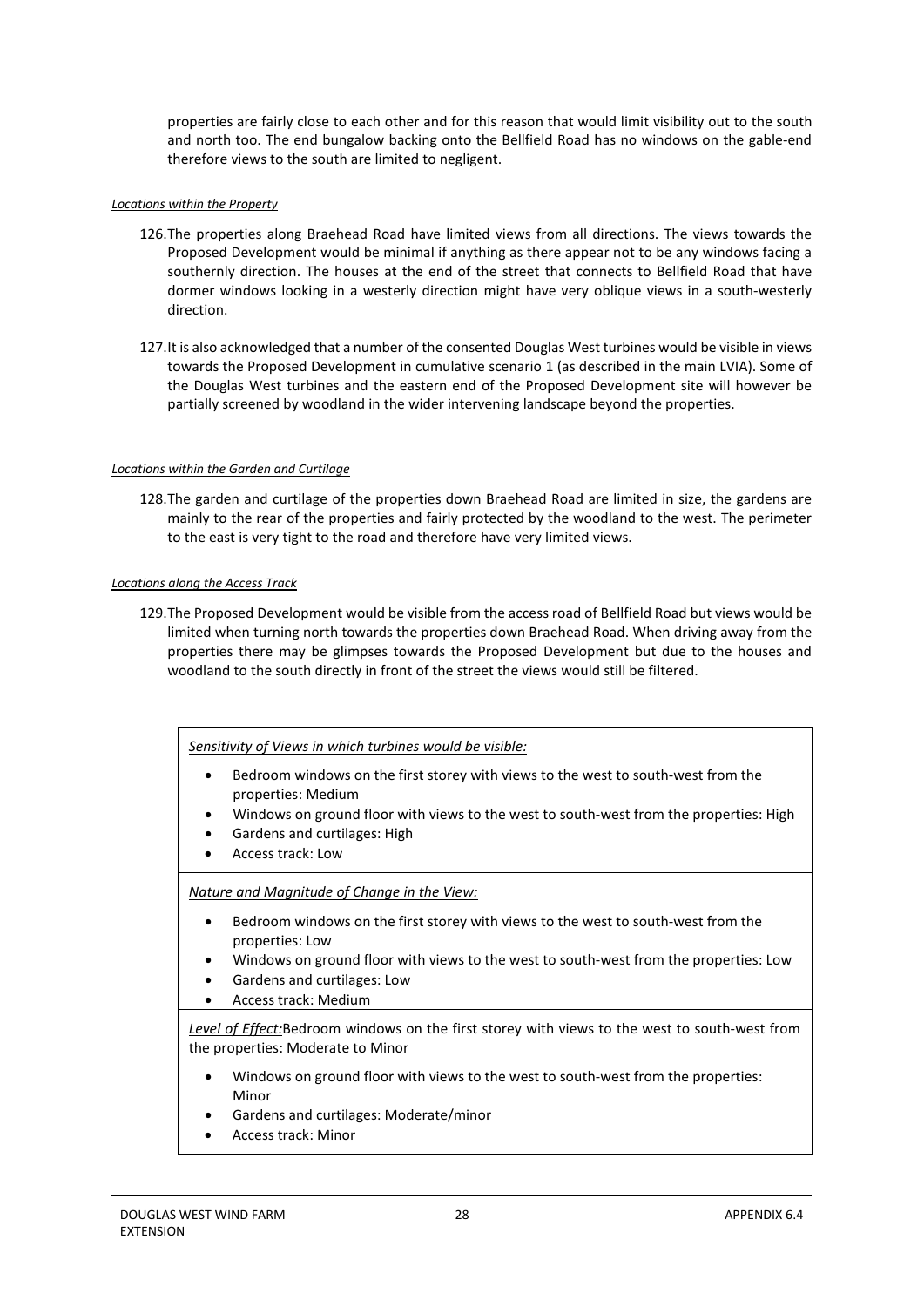- 130.The Proposed Development would in the worst-case cause a medium magnitude of change in the view of the access track, and a low magnitude of change for the bedrooms due to some of the properties having dormers that may have oblique views towards the Proposed Development, resulting in a moderate to minor level of effect as the worst-case. The orientation of the properties on the west of Braehead Road is such that the views would be negligible, and therefore would **not have a significant effect**. These effects are not considered to be overbearing or overwhelming.
- 131. In cumulative scenario 1, the Proposed Development would be seen beyond the consented Douglas West turbines in the near view. The presence of these turbines in the view would further reduce the overall level of effect as the Proposed Development would reinforce the existing characteristics of the future baseline landscape.

# **Property Name: Properties on Middlemuir Road and Belvedere Place.**

| <b>Property ID</b>                                     | 11                                                       |  |  |
|--------------------------------------------------------|----------------------------------------------------------|--|--|
| OS Grid Reference (approx. centre of dwelling):        | E281048, N634360                                         |  |  |
| <b>Approx. Direction to Site:</b>                      | Turbines located S-SE                                    |  |  |
| <b>Distance from Dwelling to Nearest Turbine:</b>      | T12 (1,686m) S/SE                                        |  |  |
| <b>Single Property or Group:</b>                       | Group                                                    |  |  |
| <b>Number of Floors:</b>                               | Varies $-$ 1-1.5 (bungalows & bungalows with<br>dormers) |  |  |
| <b>Orientation of Main Elevations of the Property:</b> | Varies mostly E, some SE                                 |  |  |

132. The properties on Middlemuir Road and Belvedere Place are majority bungalows with a few bungalows with dormers which are low-lying with a large wooded bund located along the south-eastern boundaries of all the properties on Belvedere Place. The properties on Belvedere Place have primary views in a north-westerly direction. The properties on Middlemuir Road are bungalows that have easterly primary elevations with some south-westerly views. Due to the low-lying nature of these properties and the woodland surrounding there are not many distant views apart from a couple of vistas in the vegetated area to the south-west.

#### *Locations within the Property*

133.Due to the properties being set in amongst bunding and woodland it is anticipated that views towards the Proposed Development would be limited. Blade tips of some of the proposed turbines may be glimpsed from the south-westerly windows of the bungalows on Middlemuir Road.

#### *Locations within the Garden and Curtilage*

134.The properties on Middlemuir Road are quite tightly clustered and would therefore have limited views beyond the first row of properties on the southern end of the road. The garden and curtilage of the bungalows at the end of this road would be fairly protected by the woodland to the south-east, south and south-west, blade tips of some of the proposed turbines may be glimpsed from the southern edge of the curtilage and gardens. The bunding and woodland behind and surrounding the properties on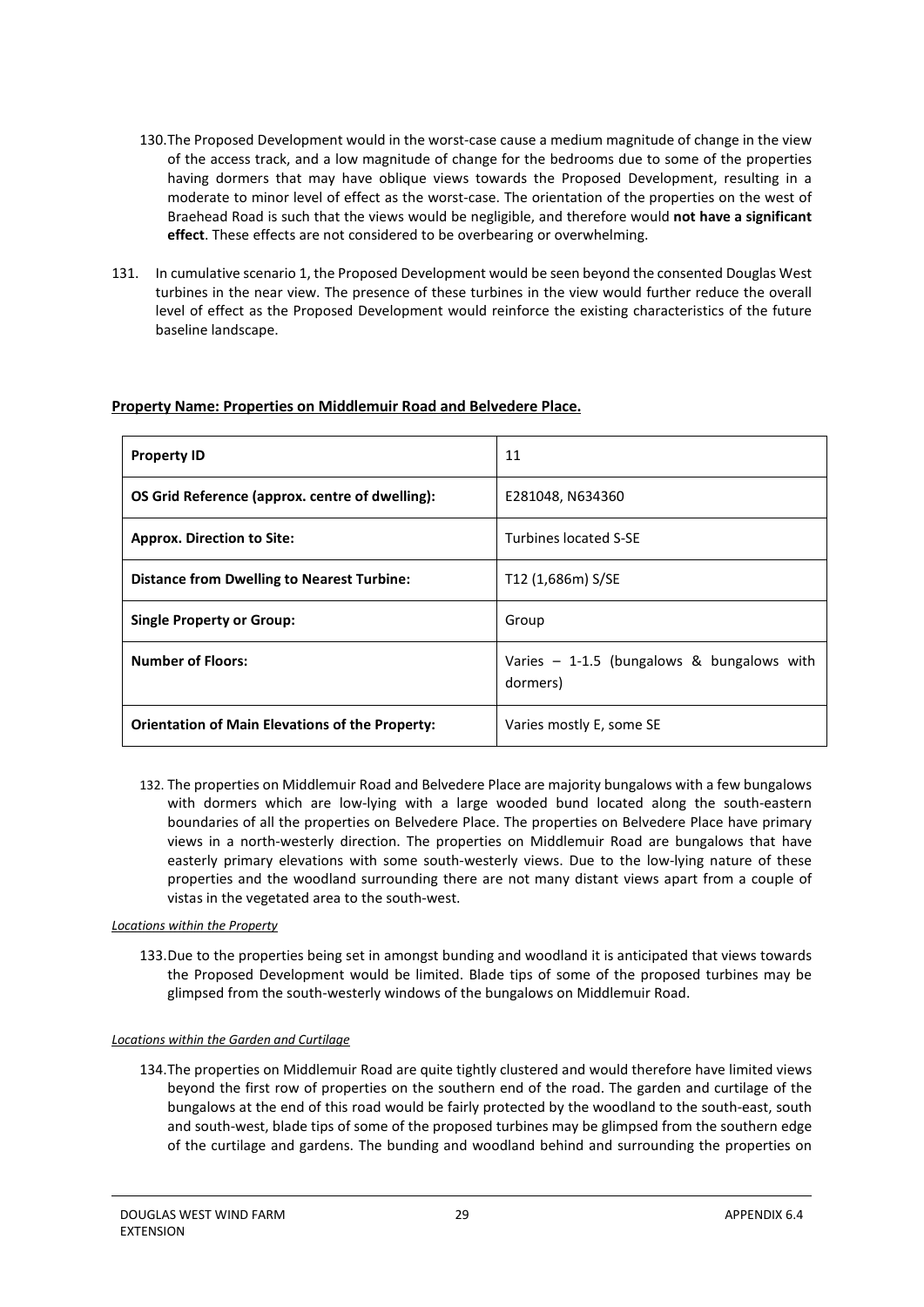Belvedere Place would mean that these properties would not have a view of the turbines from the gardens.

135.It is also acknowledged that a number of the consented Douglas West turbines would be visible in views towards the Proposed Development in cumulative scenario 1 (as described in the main LVIA). Some of the Douglas West turbines and the eastern end of the Proposed Development site will however be partially screened by woodland and bunding in the near landscape beyond the properties.

#### *Locations along the Access Track*

136.The Proposed Development would be visible from the access road of Bellfield Road on approach to Belvedere Close and Middlemuir Road. When accessing the properties on Middlemuir Road there may be glimpsed views toward the Proposed Development from the road. Belvedere Close may have glimpsed views towards the Proposed Development but this is less likely than on Middlemuir Road.

*Sensitivity of Views in which turbines would be visible:*

- Windows with views to the west to south-west from the properties: High
- Gardens and curtilages: High
- Access track: Low

#### *Nature and Magnitude of Change in the View:*

- Windows with views to the west to south-west from the properties: Low
- Gardens and curtilages: Low
- Access track: Low

#### *Level of Effect:*

- Windows with views to the west to south-west from the properties: Moderate/minor
- Gardens and curtilages: Moderate/minor
- Access track: Minor
- 137.The Proposed Development would in the worst-case cause a low magnitude of change in the view due to the lack of visibility toward the site, a few end properties may have oblique views towards the Proposed Development from south-westerly conservatories and windows, resulting in a moderate to minor level of effect as a worst-case. The bunding and vegetation around the properties on Belvedere Close would limit their views towards the Proposed Development. Therefore, the effects on Middlemuir Road and Belvedere Close would **not be significant** due to the level of filtering to views, the bunding and the low-level positioning of the properties. These effects would therefore not be overbearing or overwhelming for the properties on Middlemuir Road and Belvedere Close.
- 138. In cumulative scenario 1, the Proposed Development would be seen beyond the consented Douglas West turbines in the near view. The presence of these turbines in the view would further reduce the overall level of effect as the Proposed Development would reinforce the existing characteristics of the future baseline landscape.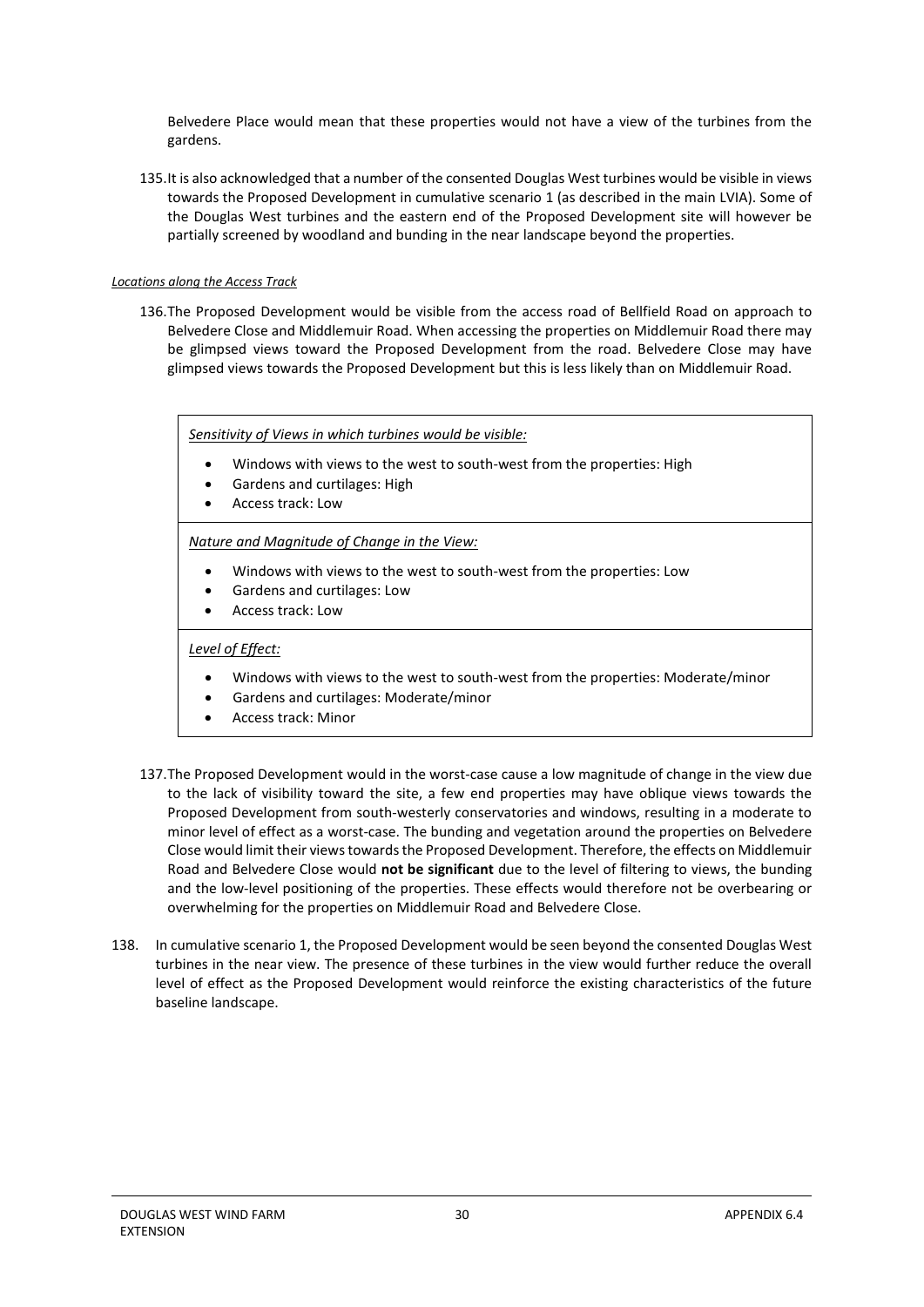**Property Name: Properties on Coalburn Road.**

| <b>Property ID:</b>                                    | 12                       |  |
|--------------------------------------------------------|--------------------------|--|
| OS Grid Reference (approx. centre of dwelling):        | E281049, N634563         |  |
| <b>Approx. Direction to Site:</b>                      | Turbines located SW-SE   |  |
| <b>Distance from Dwelling to Nearest Turbine:</b>      | T12 (1,854m) SE          |  |
| <b>Single Property or Group:</b>                       | Group                    |  |
| <b>Number of Floors:</b>                               | Varies $-1-2$            |  |
| <b>Orientation of Main Elevations of the Property:</b> | Varies mostly E, some SE |  |

139.Coalburn Road, when approached from Bellfield Road, has an incline with properties mainly situated on the western side of the road. These properties are majority bungalow with dormers and two storey houses with primary elevations facing east. On the eastern side of Coalburn Road the Coalburn Primary School premises has a few one and half and two storey dwellings located around the perimeter. These buildings have south-easterly primary elevations that have some views extending as far as Hagshaw Hill with the Existing Hagshaw Hill and Hagshaw Hill Extension Wind Farms visible.

#### *Locations within the Property*

- 140.Visibility out from the properties along Coalburn Road is varied. Properties located on the south-eastern end of Coalburn Road surrounding the perimeter of the Primary School grounds have the longest distance views on Coalburn Road, and there for would have views out towards the Proposed Development. The properties at the south-western end of Coalburn Road are mainly orientated with primary elevations to the east, they also have more woodland restricting their visibility so therefore would have less visibility towards the Proposed Development, but may still experience oblique views of some of the proposed turbines. The dwellings situated on higher land, as the road inclines, have more windows located on the eastern and western façades, and their garden perimeters and curtilages may experience a greater level of visibility.
- 141.It is acknowledged that a number of the consented Douglas West turbines would be visible in views towards the Proposed Development in cumulative scenario 1 (as described in the main LVIA). Some of the Douglas West turbines and the eastern end of the Proposed Development site will however be partially screened by woodland in the wider intervening landscape beyond the properties.

### *Locations within the Garden and Curtilage*

142.The garden and curtilage of the properties down Coalburn Road mostly are orientated to the west and north-west of the properties. Some of the gardens may have views out to the south-east towards some of the Proposed Development on the higher ground, but these would still be limited.

### *Locations along the Access Track*

143.The Proposed Development would be visible from the access road of Bellfield Road but views would be limited when turning north towards the properties down Coalburn Road. When driving down Coalburn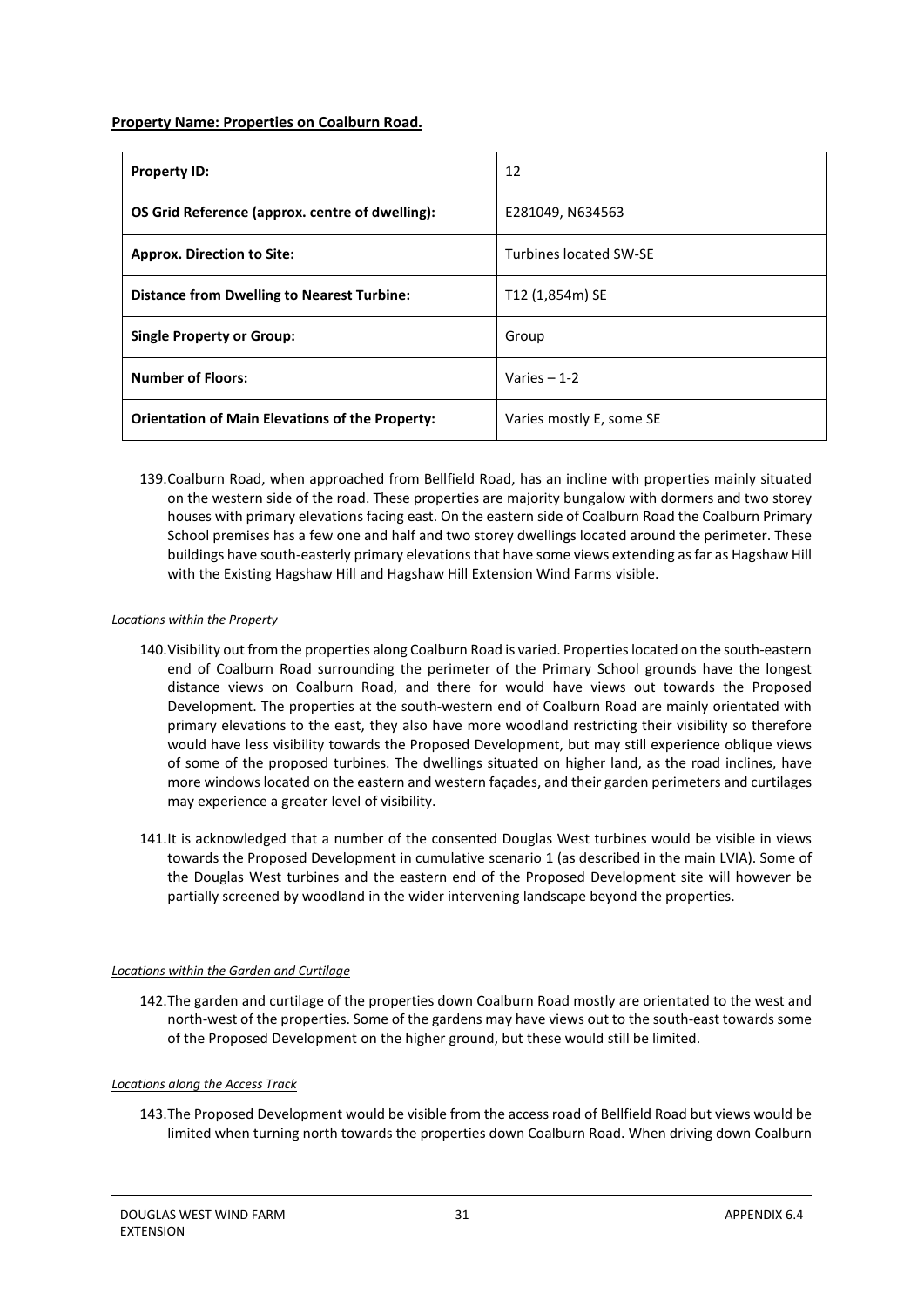Road from the north to the south there may be glimpsed views towards the Proposed Development but due to the number of houses and woodland in front of the Proposed Development the views would still be filtered.

*Sensitivity of Views in which turbines would be visible:*

- Windows from rooms with views to the south: High
- Gardens and curtilages: High
- Access track: Low

#### *Nature and Magnitude of Change in the View:*

- Windows from rooms with views to the south: High to Medium
- Gardens and curtilages: High to Low
- Access track: Low

### *Level of Effect:*

- Windows from rooms with views to the south: Major to Moderate
- Gardens and curtilages: Major to Moderate/minor
- Access track: Minor
- 144.The Proposed Development would in the worst-case cause a high magnitude of change in the views to the south due to some of the properties having possible views out towards the Proposed Development from the south-eastern edge of Coalburn Road. This would result in a major to moderate level of effect as the worst-case. The majority of the properties along Coalburn Road would not have a significant effect from the turbines due to properties having limited or no windows out in the direction of the proposed site, however, some of the properties that front Coalburn Road on the south-eastern edge have long distance views to Hagshaw Hill and therefore It is therefore deemed that there would be a **significant** level of effect. Although there would be significant effects for the worst-case views from some of these properties, these effects would not result in an overwhelming or overbearing effect upon visual amenity.
- 145. In cumulative scenario 1, the Proposed Development would be seen beyond the consented Douglas West turbines in the intervening landscape. The presence of these turbines in the view would reduce the overall level of effect to **moderate and not significant** as the Proposed Development would reinforce the existing characteristics of the future baseline landscape.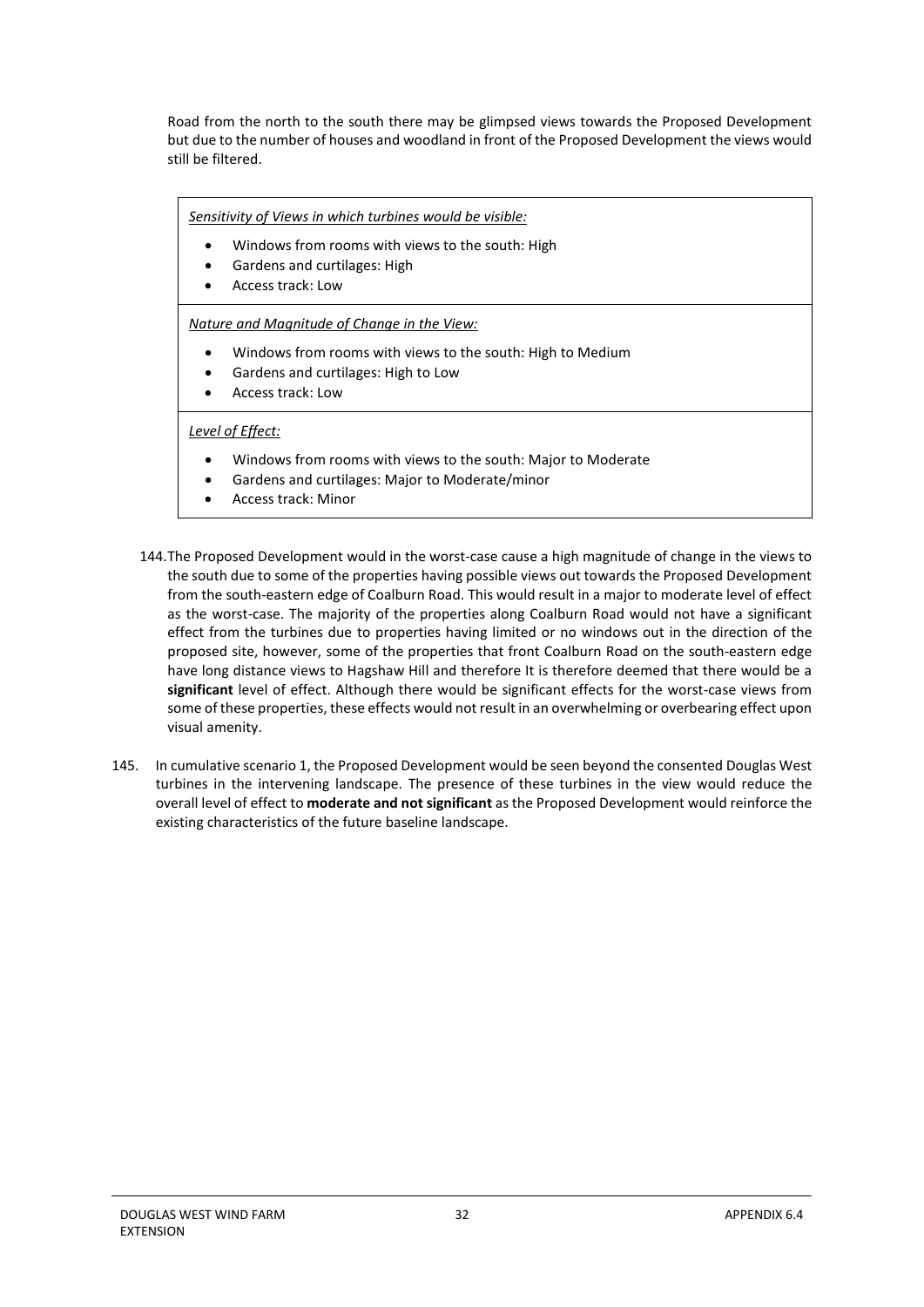# *Summary and Conclusion*

146.Table A6.4.2 summarises the predicted worst-case level of effect on visual amenity resulting from the Proposed Development, from any view from the house and curtilage of each assessed property or group within 2 km of the nearest proposed turbine. The table also indicates if any of these effects are considered to be significant.

| ID:            | <b>Property Name:</b>                                                                 | <b>Worst-case effect</b><br>from Within the<br><b>Property</b> | <b>Worst-case effect from</b><br><b>Curtilage</b> | Significant | <b>Overbearing</b> |
|----------------|---------------------------------------------------------------------------------------|----------------------------------------------------------------|---------------------------------------------------|-------------|--------------------|
| 1              | <b>Station House</b>                                                                  | Major                                                          | Major                                             | Yes         | No                 |
| $\overline{2}$ | Blackwood Cottage*                                                                    | Major                                                          | Major                                             | Yes         | No                 |
| 3              | Westerhouse                                                                           | Moderate/minor                                                 | Moderate/minor                                    | No          | No                 |
| 4              | Craigend                                                                              | Moderate/minor                                                 | Moderate/minor                                    | No          | No                 |
| 5              | 6no. Properties at<br>West Toun                                                       | Moderate/minor                                                 | Moderate                                          | <b>No</b>   | No                 |
| 6              | Properties at Midfield<br>Road                                                        | Major                                                          | Major                                             | Yes         | No                 |
| $\overline{7}$ | Properties on eastern<br>section of Bellfield<br>Road, east of Railway<br>Road        | Major/Moderate                                                 | Major/Moderate                                    | Yes         | No                 |
| 8              | Properties located on<br>mid Bellfield Road,<br>from Braehead Road<br>to Railway Road | Major/moderate                                                 | Moderate to Minor                                 | Yes         | No                 |
| 9              | Properties on<br><b>Braehead Place</b>                                                | Moderate                                                       | Moderate                                          | Yes         | No                 |
| 10             | Properties on<br><b>Braehead Road</b>                                                 | Moderate/Minor                                                 | Moderate/Minor                                    | No          | No                 |
| 11             | Properties on south<br>Middlemuir Road and<br><b>Belvedere Place</b>                  | Moderate/minor                                                 | Moderate/minor                                    | No          | No                 |
| 12             | Properties on<br>Coalburn Road                                                        | Major to Moderate                                              | Major to Moderate/minor                           | Yes         | No                 |

*Table A6.4.2: Summary of Effects on Visual Amenity*

*\*It is acknowledged that Blackwood Cottage is owned by the Applicant. However, for the purposes of this RVAS all properties have been assessed in the same manner irrespective of any involvement or otherwise.*